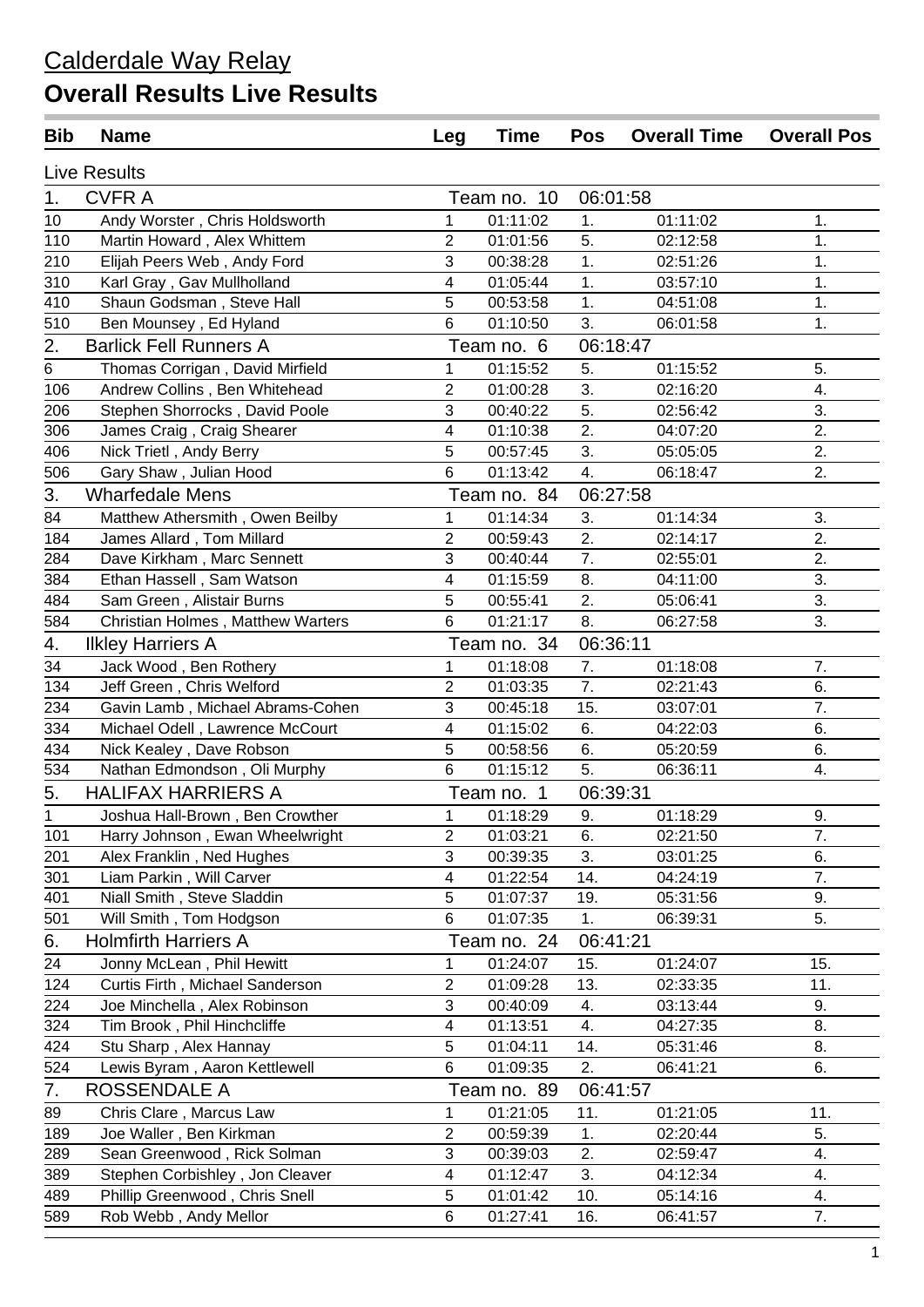| <b>Bib</b>     | <b>Name</b>                                 | Leg                     | <b>Time</b> | <b>Pos</b> | <b>Overall Time</b> | <b>Overall Pos</b> |
|----------------|---------------------------------------------|-------------------------|-------------|------------|---------------------|--------------------|
| 8.             | <b>Stadium Runners Mens A</b>               |                         | Team no. 69 | 06:46:15   |                     |                    |
| 69             | Luc Burnip, Matt Pierson                    | $\mathbf{1}$            | 01:13:54    | 2.         | 01:13:54            | 2.                 |
| 169            | Peter Martin, Michael Cottam                | $\overline{2}$          | 01:01:16    | 4.         | 02:15:10            | 3.                 |
| 269            | Kieran O'Prey, Jack Laffey                  | 3                       | 00:45:32    | 16.        | 03:00:42            | 5.                 |
| 369            | Tom Jagger, Leo Timmins                     | 4                       | 01:15:46    | 7.         | 04:16:28            | 5.                 |
| 469            | Steve Carson, Andrew Bowett                 | 5                       | 00:58:35    | 5.         | 05:15:03            | 5.                 |
| 569            | Simon Courtney, Matthew Pattison            | 6                       | 01:31:12    | 22.        | 06:46:15            | 8.                 |
| 9.             | Sale Harriers A                             |                         | Team no. 63 | 06:50:02   |                     |                    |
| 63             | Phil Richardson, Rob Dunn                   | $\mathbf{1}$            | 01:22:07    | 12.        | 01:22:07            | 12.                |
| 163            | Andy Carlin, Tom Gough                      | $\overline{2}$          | 01:06:51    | 11.        | 02:28:58            | 9.                 |
| 263            | Matt Spragg, Pete Shipley                   | 3                       | 00:40:28    | 6.         | 03:09:26            | 8.                 |
| 363            | Dave Marsh, Chris Donnelly                  | 4                       | 01:19:16    | 11.        | 04:28:42            | 9.                 |
| 463            | Kyle Fairclough, Tom Stephenson             | 5                       | 00:58:19    | 4.         | 05:27:01            | 7.                 |
| 563            | Oliver Lee, Sophie Wood                     | 6                       | 01:23:01    | 13.        | 06:50:02            | 9.                 |
| 10.            | Queensbury A                                |                         | Team no. 55 | 07:05:24   |                     |                    |
| 55             | Dylan Naylor, Paul Greenwood                | 1                       | 01:15:18    | 4.         | 01:15:18            | 4.                 |
| 155            | Andy Sudall, Amy McKechnie                  | $\sqrt{2}$              | 01:10:39    | 15.        | 02:25:57            | 8.                 |
| 255            | Gary Rowling, Andrew Dovenor                | 3                       | 00:48:08    | 25.        | 03:14:05            | 10.                |
| 355            | Chris Williams, Mick Coe                    | $\overline{4}$          | 01:20:04    | 12.        | 04:34:09            | 11.                |
| 455            | Joe Prest, Simon Taylor                     | 5                       | 01:04:01    | 13.        | 05:38:10            | 10.                |
| 555            | Tom Collinge, David Hunt                    | 6                       | 01:27:14    | 15.        | 07:05:24            | 10.                |
| 11.            | <b>CVFR VETS</b>                            |                         | Team no. 14 | 07:09:58   |                     |                    |
| 14             | Dan Marsden, Dan Jones                      | 1                       | 01:32:46    | 26.        | 01:32:46            | 26.                |
| 114            | Stephen Smithies, James Williams            | $\overline{2}$          | 01:06:46    | 10.        | 02:39:32            | 16.                |
| 214            | Lee Shimwell, Gavin Roper                   | 3                       | 00:47:48    | 21.        | 03:27:20            | 15.                |
| 314            | Dougie Zinnis, Jonny Croston                | $\overline{4}$          | 01:18:14    | 9.         | 04:45:34            | 13.                |
| 414            | Bill Johnson, Matt Kay                      | 5                       | 01:02:24    | 11.        | 05:47:58            | 12.                |
| 514            | Kevin Hoult, Paul Haigh                     | 6                       | 01:22:00    | 10.        | 07:09:58            | 11.                |
| 12.            | <b>Todmorden A</b>                          |                         | Team no. 80 | 07:13:45   |                     |                    |
| 80             | Darren Tweed, Gaz Pemberton                 | $\mathbf{1}$            | 01:28:21    | 21.        | 01:28:21            | 21.                |
| 180            | Andrew Wrench, Ian Symington                | $\overline{2}$          | 01:03:42    | 8.         | 02:32:03            | 10.                |
| 280            | Rob Dobson, Nick Barber                     | 3                       | 00:42:36    | 9.         | 03:14:39            | 11.                |
| 380            | Doni Clarke, Jon Wright                     | $\overline{\mathbf{4}}$ | 01:14:40    | 5.         | 04:29:19            | 10.                |
| 480            | Pete Rolls, Mark Rochester                  | $\,$ 5 $\,$             | 01:09:18    | 23.        | 05:38:37            | 11.                |
| 580            | Andy Mcfie, Duncan Cannon                   | $6\phantom{1}$          | 01:35:08    | 29.        | 07:13:45            | 12.                |
| 13.            | Sale Harriers B                             |                         | Team no. 64 | 07:23:38   |                     |                    |
| 64             | Chris Tait, Dan Appleby                     | 1                       | 01:38:58    | 38.        | 01:38:58            | 38.                |
| 164            | Olivier Gaillemin, Duncan Hill              | $\sqrt{2}$              | 01:03:43    | 9.         | 02:42:41            | 20.                |
| 264            | Mike Hatch, Jason Bowers                    | $\sqrt{3}$              | 00:45:59    | 17.        | 03:28:40            | 17.                |
| 364            | Jon Smalley, Elton Davies                   | 4                       | 01:32:53    | 28.        | 05:01:33            | 18.                |
| 464            | Richard Edwards, Andy Mooney                | $\sqrt{5}$              | 00:59:04    | 7.         | 06:00:37            | 14.                |
| 564            | Steve McCarron, Rob Fairbanks               | 6                       | 01:23:01    | 12.        | 07:23:38            | 13.                |
| 14.            | <b>Barlick Fell Runners B</b>               |                         | Team no. 7  | 07:24:34   |                     |                    |
| $\overline{7}$ | Virgil Barton, Carl Pawson                  | 1                       | 01:28:35    | 22.        | 01:28:35            | 22.                |
| 107            | Andrew Smith, Carl Nevison                  | 2                       | 01:12:29    | 18.        | 02:41:04            | 18.                |
| 207            | Mark Horrocks, Sam Horrocks                 | $\sqrt{3}$              | 00:42:05    | 8.         | 03:23:09            | 12.                |
| 307            | Zak Kaye, Shane Muller                      | $\overline{\mathbf{4}}$ | 01:32:09    | 25.        | 04:55:18            | 14.                |
| 407            | <b>Billy Haines, Michael Slevin Utterly</b> | $\sqrt{5}$              | 01:01:00    | 9.         | 05:56:18            | 13.                |
| 507            | David Pease, Daniel Taylor                  | $\,6$                   | 01:28:16    | 17.        | 07:24:34            | 14.                |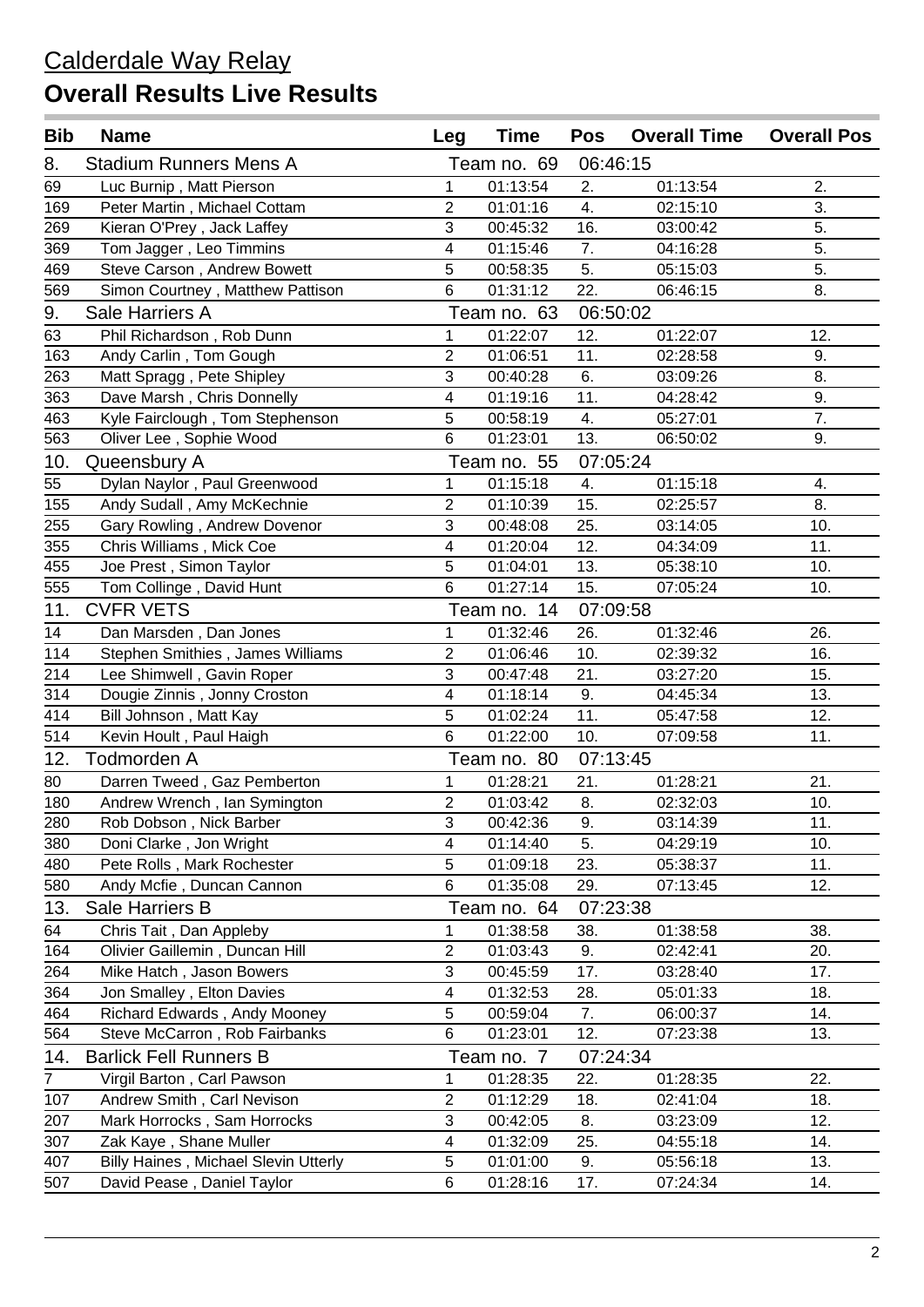| <b>Bib</b> | <b>Name</b>                            | Leg                       | <b>Time</b> | Pos      | <b>Overall Time</b> | <b>Overall Pos</b> |
|------------|----------------------------------------|---------------------------|-------------|----------|---------------------|--------------------|
| 15.        | <b>Horsforth Harriers A</b>            |                           | Team no. 29 | 07:29:27 |                     |                    |
| 29         | Barney Plummer, Matt Grimshaw          | 1                         | 01:20:59    | 10.      | 01:20:59            | 10.                |
| 129        | Colin McFadden, Steve Raby             | $\overline{2}$            | 01:16:59    | 30.      | 02:37:58            | 14.                |
| 229        | Alan Squire, Paul Freeman              | 3                         | 00:52:03    | 35.      | 03:30:01            | 18.                |
| 329        | Aiveen Smith, Aisling Wall             | 4                         | 01:31:35    | 24.      | 05:01:36            | 19.                |
| 429        | Martin Critchley, Gavin Park           | 5                         | 01:08:42    | 21.      | 06:10:18            | 18.                |
| 529        | Phil Boynton, Pete Culmer              | $6\phantom{1}$            | 01:19:09    | 6.       | 07:29:27            | 15.                |
| 16.        | <b>Pudsey Pacers A</b>                 |                           | Team no. 52 | 07:33:36 |                     |                    |
| 52         | Matt Livesey, James Clark              | 1                         | 01:26:23    | 19.      | 01:26:23            | 19.                |
| 152        | Ryan Turnbull, Jamie Noon              | $\overline{2}$            | 01:09:03    | 12.      | 02:35:26            | 13.                |
| 252        | Christophe Martyn, Finn Duncan         | 3                         | 00:47:56    | 22.      | 03:23:22            | 13.                |
| 352        | Jack Cooper, Jon Greenwood             | 4                         | 01:21:27    | 13.      | 04:44:49            | 12.                |
| 452        | Mark Orbell, Tom Murphy                | 5                         | 01:17:14    | 43.      | 06:02:03            | 16.                |
| 552        | Martin Bennett Stanley, Robert Samuels | $6\phantom{1}$            | 01:31:33    | 24.      | 07:33:36            | 16.                |
| 17.        | Clayton B Men                          |                           | Team no. 20 | 07:40:39 |                     |                    |
| 20         | Kieron Mitchell, Scott Cunliffe        | 1                         | 01:33:23    | 28.      | 01:33:23            | 28.                |
| 120        | Paul Hesketh, Neil Hardiman            | $\overline{2}$            | 01:16:43    | 28.      | 02:50:06            | 28.                |
| 220        | George Chapman, Matthew Carr           | 3                         | 00:46:03    | 18.      | 03:36:09            | 23.                |
| 320        | Andrew Webster, Andrew Foster          | 4                         | 01:36:23    | 44.      | 05:12:32            | 26.                |
| 420        | Stuart Waterworth, Graham Auld         | 5                         | 01:05:37    | 16.      | 06:18:09            | 19.                |
| 520        | Richard Stevenson, Tom Brewster        | $6\phantom{1}$            | 01:22:30    | 11.      | 07:40:39            | 17.                |
| 18.        | <b>Todmorden Harriers Mens Open</b>    |                           | Team no. 79 | 07:42:39 |                     |                    |
| 79         | Dom Leckie, Andy King                  | $\mathbf{1}$              | 01:24:30    | 16.      | 01:24:30            | 16.                |
| 179        | Chris Dewhirst, Stephen Johnson        | $\overline{2}$            | 01:16:13    | 26.      | 02:40:43            | 17.                |
| 279        | Nick Birchill, Joe Courtney            | 3                         | 00:47:28    | 20.      | 03:28:11            | 16.                |
| 379        | Joe Mountain, Paul Waterhouse          | 4                         | 01:33:04    | 29.      | 05:01:15            | 17.                |
| 479        | Ricky Parrish, Jon Wilson              | 5                         | 01:08:49    | 22.      | 06:10:04            | 17.                |
| 579        | Duncan Cannon, Nev Drake               | 6                         | 01:32:35    | 26.      | 07:42:39            | 18.                |
| 19.        | <b>Chorlton Sheep Penpals</b>          |                           | Team no. 17 | 07:43:24 |                     |                    |
| 17         | Fraser MacDonald Oulds, Liam Braby     | $\mathbf{1}$              | 01:18:21    | 8.       | 01:18:21            | 8.                 |
| 117        | Alice Swift, Madeleine Dickson         | $\overline{2}$            | 01:16:47    | 29.      | 02:35:08            | 12.                |
| 217        | Frankie Bale, Leah Grace Strutt Smith  | $\ensuremath{\mathsf{3}}$ | 00:56:16    | 51.      | 03:31:24            | 19.                |
| 317        | Luke Donald, Tom Arthur                | $\overline{4}$            | 01:25:10    | 17.      | 04:56:34            | 16.                |
| 417        | Alastair Patrick, Jonny O'Donnell      | 5                         | 01:05:01    | 15.      | 06:01:35            | 15.                |
| 517        | Rachel Brown, Ella Day                 | 6                         | 01:41:49    | 42.      | 07:43:24            | 19.                |
| 20.        | Rosendale Mens Vets                    |                           | Team no. 60 | 07:51:03 |                     |                    |
| 60         | Paul Young, Ian Duffy                  | 1                         | 01:33:51    | 29.      | 01:33:51            | 29.                |
| 160        | Craig Wellens, Alex Frost              | $\overline{c}$            | 01:29:48    | 58.      | 03:03:39            | 43.                |
| 260        | Craig Stansfield, Marcel Ellison       | $\sqrt{3}$                | 00:42:44    | 10.      | 03:46:23            | 30.                |
| 360        | Rob Siddique, James Bowater            | 4                         | 01:32:21    | 26.      | 05:18:44            | 33.                |
| 460        | Ashley Holt, Andy Mcfarlane            | 5                         | 01:07:08    | 18.      | 06:25:52            | 28.                |
| 560        | Andrew Marsden, Alan Lungberg          | 6                         | 01:25:11    | 14.      | 07:51:03            | 20.                |
| 21.        | <b>KEIGHLEY &amp; CRAVEN A</b>         |                           | Team no. 36 | 07:52:20 |                     |                    |
| 36         | Joe Rundle, Callum James               | 1                         | 01:24:49    | 18.      | 01:24:49            | 18.                |
| 136        | Ian Willis, Nick Walker                | $\sqrt{2}$                | 01:13:41    | 22.      | 02:38:30            | 15.                |
| 236        | Russell Aydon-Butler, Rick Harwood     | $\sqrt{3}$                | 00:48:06    | 24.      | 03:26:36            | 14.                |
| 336        | Dave Evans, Joel Sharp                 | $\overline{\mathbf{4}}$   | 01:29:39    | 21.      | 04:56:15            | 15.                |
| 436        | Sue Straw, Clare Smallwood             | 5                         | 01:24:36    | 55.      | 06:20:51            | 22.                |
| 536        | Tom Robinson, Hannah Edwards           | $\,6$                     | 01:31:29    | 23.      | 07:52:20            | 21.                |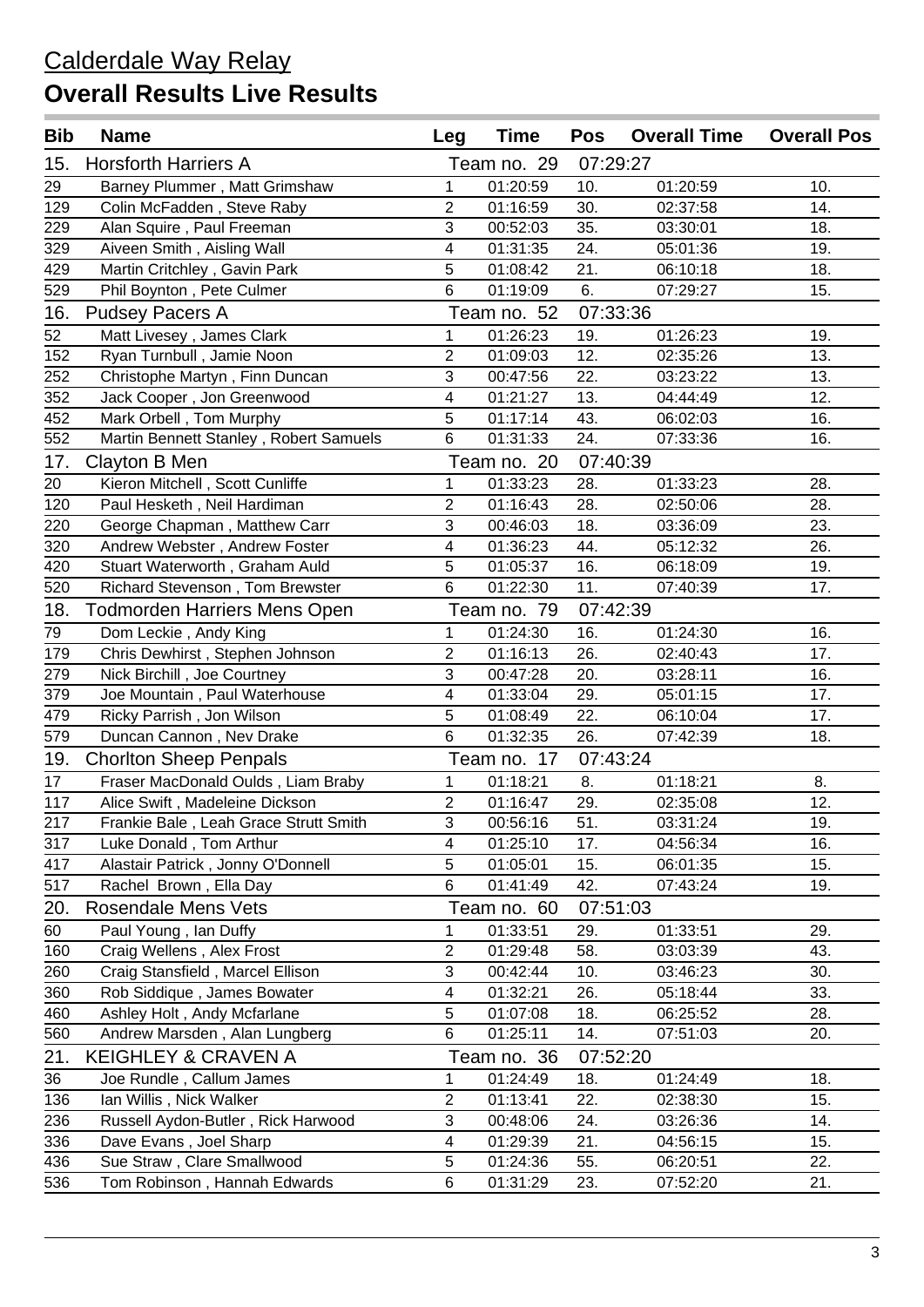| <b>Bib</b>      | <b>Name</b>                         | Leg                       | <b>Time</b> | Pos      | <b>Overall Time</b> | <b>Overall Pos</b> |
|-----------------|-------------------------------------|---------------------------|-------------|----------|---------------------|--------------------|
| 22.             | <b>CVFR Mixed A</b>                 |                           | Team no. 15 | 07:54:04 |                     |                    |
| 15              | George Gassington, Jake Smallbones  | 1                         | 01:35:03    | 31.      | 01:35:03            | 31.                |
| 115             | Cass Chissom, Sonia Pascal          | $\overline{2}$            | 01:20:48    | 42.      | 02:55:51            | 31.                |
| 215             | Rebecca Alathour, Sophie Baggot     | $\mathbf{3}$              | 00:57:55    | 55.      | 03:53:46            | 40.                |
| 315             | Aaron Roberts, Chris Norman         | 4                         | 01:18:48    | 10.      | 05:12:34            | 27.                |
| 415             | April Caulfield, Ambi Swindells     | 5                         | 01:12:30    | 35.      | 06:25:04            | 27.                |
| 515             | Chris Hall, Cam Rushworth           | $6\phantom{1}$            | 01:29:00    | 20.      | 07:54:04            | 22.                |
| 23.             | SALTAIRE STRIDERS VETS TEAM         |                           | Team no. 92 | 07:55:20 |                     |                    |
| 92              | TIM MOSEDALE, Ian Jenkins           | $\mathbf{1}$              | 01:49:18    | 57.      | 01:49:18            | 57.                |
| 192             | Simon Frazer, Steve Fowler          | $\overline{2}$            | 01:13:23    | 21.      | 03:02:41            | 40.                |
| 292             | TIM SPENCER, PAWEL TWRYC            | 3                         | 00:52:28    | 38.      | 03:55:09            | 41.                |
| 392             | Richard Sykes, BERNIE BOWDEN        | 4                         | 01:34:30    | 33.      | 05:29:39            | 37.                |
| 492             | LORIS DEL AMICO, GREG HULL          | 5                         | 01:03:52    | 12.      | 06:33:31            | 35.                |
| 592             | Andy Brown, Stuart Dunbar           | $6\phantom{1}$            | 01:21:49    | 9.       | 07:55:20            | 23.                |
| 24.             | <b>Accrington RR</b>                |                           | Team no. 90 | 07:56:01 |                     |                    |
| $\overline{90}$ | Graham Morris, Steve Burton         | $\mathbf{1}$              | 01:24:45    | 17.      | 01:24:45            | 17.                |
| 190             | Jo Curran, Dave Tomlinson           | $\overline{2}$            | 01:16:30    | 27.      | 02:41:15            | 19.                |
| 290             | Carole Morris, Jo Hosker            | $\mathbf{3}$              | 00:52:36    | 39.      | 03:33:51            | 21.                |
| 390             | Dave Hartley, Andy Orr              | 4                         | 01:36:05    | 42.      | 05:09:56            | 22.                |
| 490             | Julia Hartley, Catherine Derbyshire | 5                         | 01:10:28    | 28.      | 06:20:24            | 21.                |
| 590             | Lisa Parker, Mick Toman             | $6\phantom{1}$            | 01:35:37    | 31.      | 07:56:01            | 24.                |
| 25.             | <b>Preston Harriers A</b>           |                           | Team no. 50 | 07:56:35 |                     |                    |
| 50              | Ben Naylor, Alistair Palmer         | $\mathbf{1}$              | 01:30:33    | 24.      | 01:30:33            | 24.                |
| 150             | Jon Green, Darren McDermott         | 2                         | 01:12:18    | 17.      | 02:42:51            | 21.                |
| 250             | Vladimir Wiggins, Liam Graham       | $\mathbf{3}$              | 00:51:37    | 33.      | 03:34:28            | 22.                |
| 350             | John Rainford, John Griffiths       | 4                         | 01:34:32    | 35.      | 05:09:00            | 21.                |
| 450             | Kevin Hesketh, Craig Walker         | 5                         | 01:11:55    | 33.      | 06:20:55            | 24.                |
| 550             | Mariusz Kovacs, Josh Loftus         | $6\phantom{1}$            | 01:35:40    | 32.      | 07:56:35            | 25.                |
| 26.             | <b>CHORLTON GREY SHEEP</b>          |                           | Team no. 18 | 07:57:30 |                     |                    |
| 18              | Matt Owens, Nick Syrett             | $\mathbf{1}$              | 01:34:31    | 30.      | 01:34:31            | 30.                |
| 118             | Stefan Corlett, Richard Gardner     | 2                         | 01:22:12    | 44.      | 02:56:43            | 33.                |
| 218             | Drew Savage, Terry Crowther         | 3                         | 00:51:51    | 34.      | 03:48:34            | 34.                |
| 318             | James Atkiss, Andy Baguley          | 4                         | 01:24:55    | 16.      | 05:13:29            | 28.                |
| 418             | Warren Bowden, Andy Nicol           | 5                         | 01:15:15    | 39.      | 06:28:44            | 33.                |
| 518             | Ian Sharpe, Alan Steeple            | $\,6$                     | 01:28:46    | 19.      | 07:57:30            | 26.                |
| 27.             | <b>Stainland Lions A</b>            |                           | Team no. 73 | 07:59:30 |                     |                    |
| 73              | Andrew Earnshaw, Jameds Penson      | 1                         | 01:40:09    | 45.      | 01:40:09            | 45.                |
| 173             | Mark Pigford, Richard Hand          | $\mathbf{2}$              | 01:12:41    | 19.      | 02:52:50            | 30.                |
| 273             | Will Rushworth, Damien Pearson      | $\ensuremath{\mathsf{3}}$ | 00:44:58    | 14.      | 03:37:48            | 24.                |
| 373             | Leon Severn, Mark Pottinger         | $\overline{\mathbf{4}}$   | 01:34:31    | 34.      | 05:12:19            | 25.                |
| 473             | Fraser Ambrose, Artur Stelmachowski | $\overline{5}$            | 01:09:54    | 25.      | 06:22:13            | 25.                |
| 573             | Makinder Dhinsa, Jonathan Collins   | $\,6$                     | 01:37:17    | 34.      | 07:59:30            | 27.                |
| 28.             | Denby Dale A                        |                           | Team no. 22 | 08:00:18 |                     |                    |
| 22              | Daz Zemlik, Johnny Ridge            | 1                         | 01:31:04    | 25.      | 01:31:04            | 25.                |
| 122             | Steve Sharp, Adam Bloomfield        | $\mathbf{2}$              | 01:17:54    | 31.      | 02:48:58            | 26.                |
| 222             | Paul Fairburn, Ralph Barker         | $\sqrt{3}$                | 00:54:10    | 44.      | 03:43:08            | 28.                |
| 322             | Ross McClelland, Edwyn Tinker-Ives  | $\overline{\mathbf{4}}$   | 01:27:49    | 19.      | 05:10:57            | 23.                |
| 422             | Pawel Cylich, Tom Shelton           | $\,$ 5 $\,$               | 01:09:56    | 26.      | 06:20:53            | 23.                |
| 522             | Shaun Mollart, Gareth Oldreive      | $\,6$                     | 01:39:25    | 37.      | 08:00:18            | 28.                |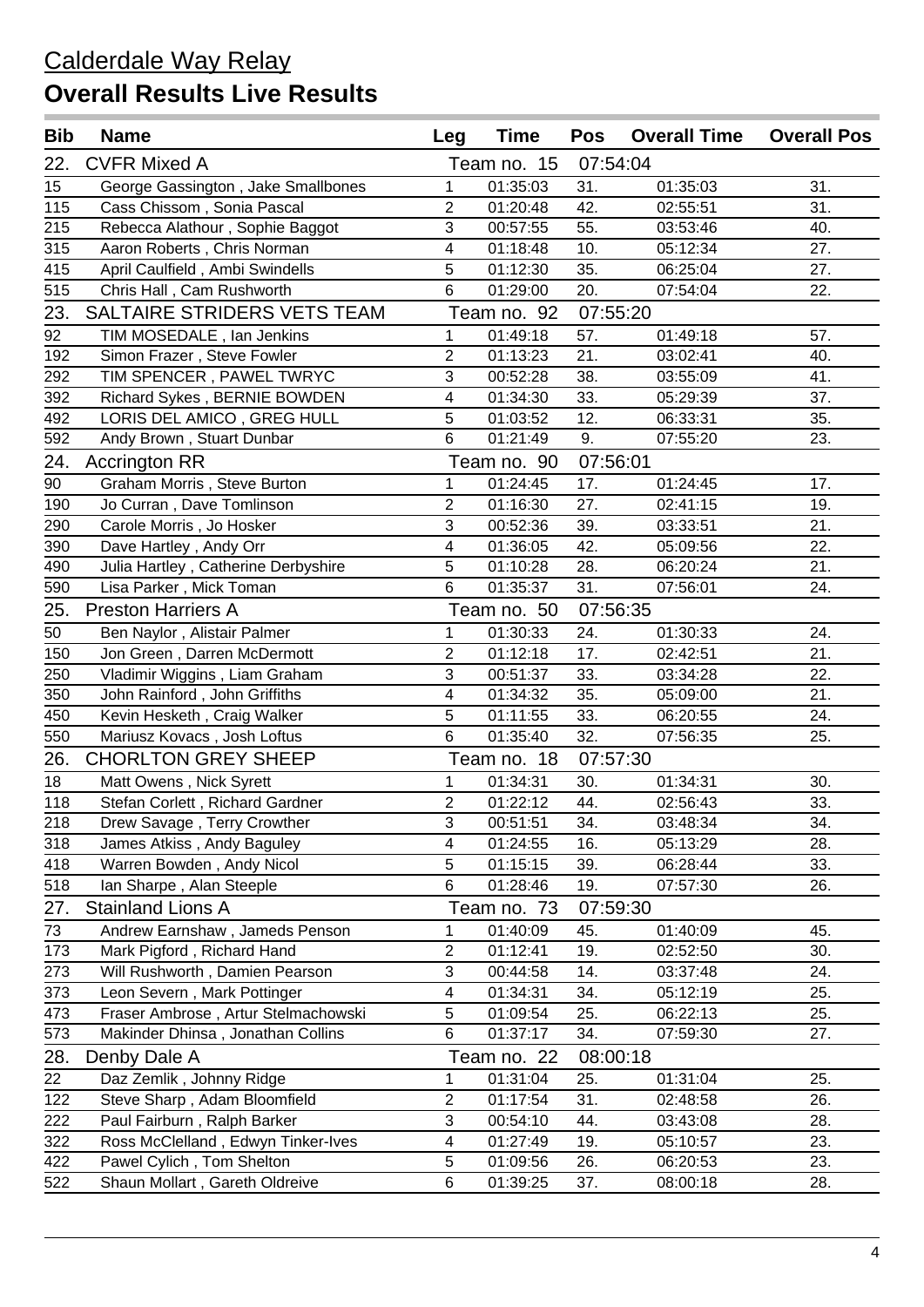| <b>Bib</b> | <b>Name</b>                           | Leg                       | <b>Time</b> | <b>Pos</b> | <b>Overall Time</b> | <b>Overall Pos</b> |
|------------|---------------------------------------|---------------------------|-------------|------------|---------------------|--------------------|
| 29.        | <b>Holmfirth Harriers Ale Stars</b>   |                           | Team no. 26 | 08:02:31   |                     |                    |
| 26         | Matthew Rose, Martin Page             | $\mathbf{1}$              | 01:38:35    | 35.        | 01:38:35            | 35.                |
| 126        | Wayne Byram, John Levick              | $\overline{c}$            | 01:18:25    | 33.        | 02:57:00            | 34.                |
| 226        | Ben Humphreys, Dan Stewart            | $\mathbf{3}$              | 00:43:17    | 11.        | 03:40:17            | 26.                |
| 326        | Chris Beadle, Anthony Waring          | $\overline{\mathbf{4}}$   | 01:33:39    | 30.        | 05:13:56            | 29.                |
| 426        | Jim Durrans, Adam Sunderland          | 5                         | 01:13:03    | 37.        | 06:26:59            | 29.                |
| 526        | Julian Rank, Adam Wakelin             | 6                         | 01:35:32    | 30.        | 08:02:31            | 29.                |
| 30.        | <b>NORTHOWRAM PUMAS RED</b>           |                           | Team no. 47 | 08:03:26   |                     |                    |
| 47         | Andy Barnes, Kole Broadfoot-cox       | $\mathbf{1}$              | 01:29:45    | 23.        | 01:29:45            | 23.                |
| 147        | Si Cleaver, Chris Lane                | $\overline{2}$            | 01:15:44    | 25.        | 02:45:29            | 22.                |
| 247        | Andy Sales, Shaun Casey               | $\overline{3}$            | 00:47:22    | 19.        | 03:32:51            | 20.                |
| 347        | Jonny Brearley, Paul Stockdale        | 4                         | 01:35:03    | 36.        | 05:07:54            | 20.                |
| 447        | David Collett, Lisa Hirst             | 5                         | 01:10:38    | 31.        | 06:18:32            | 20.                |
| 547        | Elizabeth Mcdonnell, Sarah Haigh      | 6                         | 01:44:54    | 49.        | 08:03:26            | 30.                |
| 31.        | Lindley Running Club 'A'              |                           | Team no. 38 | 08:09:00   |                     |                    |
| 38         | Darren Bradshaw, Liam Morris          | $\mathbf{1}$              | 01:26:27    | 20.        | 01:26:27            | 20.                |
| 138        | Neil Burrows, Jason Battye            | $\overline{c}$            | 01:23:26    | 49.        | 02:49:53            | 27.                |
| 238        | Jason Fox, Darren Coop                | $\overline{3}$            | 00:52:28    | 37.        | 03:42:21            | 27.                |
| 338        | John Venters, Allistair Cook          | 4                         | 01:37:25    | 45.        | 05:19:46            | 34.                |
| 438        | Robert Overton, Robert Booth          | 5                         | 01:07:45    | 20.        | 06:27:31            | 30.                |
| 538        | Chris Lofthouse, Nick Finelli         | 6                         | 01:41:29    | 40.        | 08:09:00            | 31.                |
| 32.        | <b>Slaithwaite Striders A</b>         |                           | Team no. 67 | 08:09:26   |                     |                    |
| 67         | Andy Smith, Michael Hyde              | $\mathbf{1}$              | 01:17:31    | 6.         | 01:17:31            | 6.                 |
| 167        | Louis Wilkey, Steve Hewitt            | $\overline{c}$            | 01:30:15    | 60.        | 02:47:46            | 24.                |
| 267        | Chris Standish, Glyn Mitchell         | $\overline{3}$            | 00:56:42    | 53.        | 03:44:28            | 29.                |
| 367        | Paul Senior, Paul Shaw                | 4                         | 01:29:45    | 22.        | 05:14:13            | 30.                |
| 467        | Aidan Ryan, Rob Gray                  | 5                         | 01:23:22    | 49.        | 06:37:35            | 36.                |
| 567        | Aaron Bailey, Steven Cook             | 6                         | 01:31:51    | 25.        | 08:09:26            | 32.                |
| 33.        | <b>Barlick Ladies A</b>               |                           | Team no. 8  | 08:09:51   |                     |                    |
| 8          | Molly Ralphson, Jacqueline Collins    | $\mathbf{1}$              | 01:35:04    | 32.        | 01:35:04            | 32.                |
| 108        | Laura Craig, Leanne Dinsdale          | $\overline{2}$            | 01:11:20    | 16.        | 02:46:24            | 23.                |
| 208        | Hannah Newbould, Hayley Whitehead     | $\ensuremath{\mathsf{3}}$ | 00:51:25    | 32.        | 03:37:49            | 25.                |
| 308        | Sarah Bell, Lorraine Slater           | 4                         | 01:34:19    | 31.        | 05:12:08            | 24.                |
| 408        | Fionnuala Swan, Heather Driver        | 5                         | 01:12:54    | 36.        | 06:25:02            | 26.                |
| 508        | Fiona Hall, Helen Harrison            | 6                         | 01:44:49    | 48.        | 08:09:51            | 33.                |
| 34.        | Sale Harriers C                       |                           | Team no. 65 | 08:09:55   |                     |                    |
| 65         | Gareth Webb, Jon Terry                | $\mathbf{1}$              | 01:38:42    | 37.        | 01:38:42            | 37.                |
| 165        | Bea Cordingley, Laura Barber          | $\overline{c}$            | 01:09:46    | 14.        | 02:48:28            | 25.                |
| 265        | Amelie Latham, Kim Walsh              | $\ensuremath{\mathsf{3}}$ | 00:59:54    | 64.        | 03:48:22            | 33.                |
| 365        | Paul Barrett, Simon Latham            | 4                         | 01:28:55    | 20.        | 05:17:17            | 31.                |
| 465        | Jenny Fox, Amy Middlemast             | 5                         | 01:11:05    | 32.        | 06:28:22            | 31.                |
| 565        | Glenn Savage, Humberto Abreu          | 6                         | 01:41:33    | 41.        | 08:09:55            | 34.                |
| 35.        | <b>CVFR Ladies V40</b>                |                           | Team no. 13 | 08:15:35   |                     |                    |
| 13         | Christina Turner, Sarah Noots         | $\mathbf{1}$              | 01:43:34    | 49.        | 01:43:34            | 49.                |
| 113        | Stella Christanthou, Trudi Entwistle  | $\overline{c}$            | 01:15:04    | 23.        | 02:58:38            | 38.                |
| 213        | Emily Ledder, Rachael Johnston        | 3                         | 00:54:11    | 45.        | 03:52:49            | 38.                |
| 313        | Susie Richardson, Natasha Butterfield | 4                         | 01:27:18    | 18.        | 05:20:07            | 35.                |
| 413        | Catherine Holden, Rachael Beaumont    | 5                         | 01:12:21    | 34.        | 06:32:28            | 34.                |
| 513        | Helen Buchan, Gayle Sugden            | 6                         | 01:43:07    | 44.        | 08:15:35            | 35.                |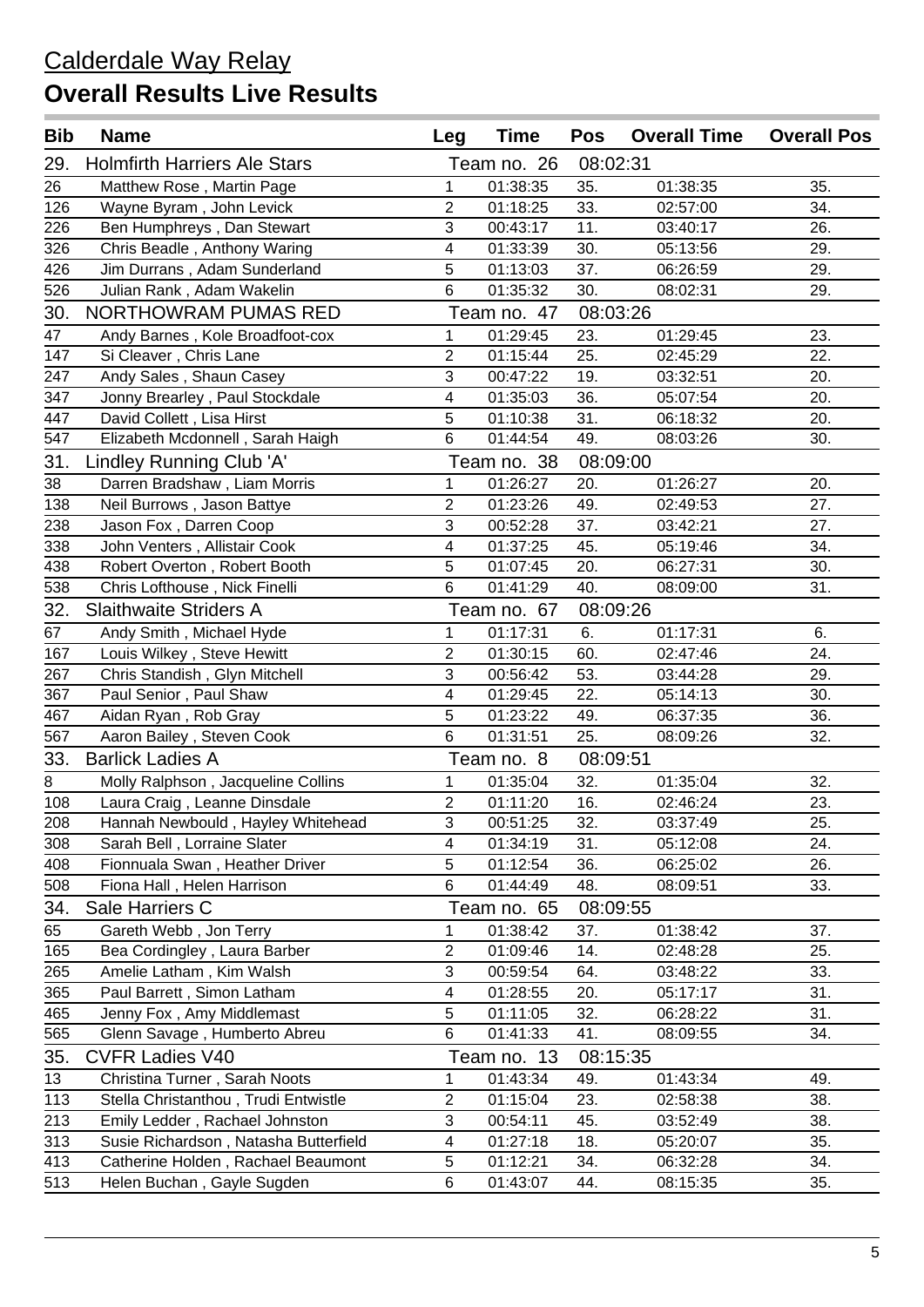| <b>Bib</b> | <b>Name</b>                           | Leg                       | <b>Time</b> | Pos      | <b>Overall Time</b> | <b>Overall Pos</b> |
|------------|---------------------------------------|---------------------------|-------------|----------|---------------------|--------------------|
| 36.        | Harrogate Harriers A                  |                           | Team no. 31 | 08:19:56 |                     |                    |
| 31         | Nick Andralojc, Si Lawson             | 1                         | 01:43:20    | 48.      | 01:43:20            | 48.                |
| 131        | Bill Webster, James Strutt            | 2                         | 01:20:10    | 39.      | 03:03:30            | 42.                |
| 231        | Angeline Campbell, Ash Brook          | 3                         | 00:49:28    | 29.      | 03:52:58            | 39.                |
| 331        | Rich Willis, Tim Palfreman            | 4                         | 01:57:47    | 73.      | 05:50:45            | 46.                |
| 431        | Tom Mitchell, Mark Bryant             | 5                         | 00:59:09    | 8.       | 06:49:54            | 39.                |
| 531        | Hayden Adams, Issy Rowe               | $6\phantom{1}$            | 01:30:02    | 21.      | 08:19:56            | 36.                |
| 37.        | Queensbury RC B                       |                           | Team no. 56 | 08:25:10 |                     |                    |
| 56         | Neil Windle, Matt Thornton            | 1                         | 01:38:40    | 36.      | 01:38:40            | 36.                |
| 156        | Graham Rhodes, Pete Hughes            | 2                         | 01:19:03    | 35.      | 02:57:43            | 36.                |
| 256        | Wasim Hussain, Stacey Cleal           | 3                         | 00:50:03    | 31.      | 03:47:46            | 32.                |
| 356        | Carl Heron, Simon Brady               | 4                         | 01:30:15    | 23.      | 05:18:01            | 32.                |
| 456        | Richard Brook, Ryan Lewis             | 5                         | 01:10:30    | 29.      | 06:28:31            | 32.                |
| 556        | Jo Horan, Matt Dodds                  | 6                         | 01:56:39    | 65.      | 08:25:10            | 37.                |
| 38.        | <b>Holmfirth Harriers Ladies</b>      |                           | Team no. 25 | 08:29:08 |                     |                    |
| 25         | Fran Whitworth, Helen Standing        | 1                         | 01:47:21    | 56.      | 01:47:21            | 56.                |
| 125        | Kath Farquhar, Lucy Farquhar          | $\overline{2}$            | 01:23:20    | 48.      | 03:10:41            | 51.                |
| 225        | Olivia Dyson, Annie McLean            | 3                         | 00:49:09    | 28.      | 03:59:50            | 43.                |
| 325        | Helena Croft, Julia Thomas            | 4                         | 01:32:23    | 27.      | 05:32:13            | 39.                |
| 425        | Debbie Hall, Barbara Hinchliffe       | 5                         | 01:15:35    | 40.      | 06:47:48            | 38.                |
| 525        | Amy Smith, Nicola Brown               | 6                         | 01:41:20    | 39.      | 08:29:08            | 38.                |
| 39.        | <b>Stadium Runners Mens B</b>         |                           | Team no. 70 | 08:38:10 |                     |                    |
| 70         | Matthew Smith, Nick Greenwood         | $\mathbf{1}$              | 01:59:58    | 75.      | 01:59:58            | 75.                |
| 170        | Andy Petrie, Matthew Donnelly         | $\overline{2}$            | 01:15:14    | 24.      | 03:15:12            | 57.                |
| 270        | Andrew Doig, Ian Sutcliffe            | 3                         | 00:43:57    | 12.      | 03:59:09            | 42.                |
| 370        | Daniel Hickling, Andrew Smithson      | 4                         | 01:51:08    | 62.      | 05:50:17            | 45.                |
| 470        | Ian Whalley, Mark Davies              | 5                         | 01:15:05    | 38.      | 07:05:22            | 44.                |
| 570        | Robert Buchannan, Gareth Eagleton     | 6                         | 01:32:48    | 27.      | 08:38:10            | 39.                |
| 40.        | <b>Pudsey Pacers B</b>                |                           | Team no. 53 | 08:42:53 |                     |                    |
| 53         | Richard Godden, Steve Boom            | $\mathbf{1}$              | 01:39:41    | 41.      | 01:39:41            | 41.                |
| 153        | Charlotee Bagshaw, Diane Wood         | $\overline{2}$            | 01:29:10    | 56.      | 03:08:51            | 48.                |
| 253        | Julie Beaumont, Lisa Heath            | $\ensuremath{\mathsf{3}}$ | 01:00:45    | 66.      | 04:09:36            | 54.                |
| 353        | David Brooks, Gareth Millard          | $\overline{\mathbf{4}}$   | 01:46:44    | 59.      | 05:56:20            | 54.                |
| 453        | Darren Keighley, John Marshall        | 5                         | 01:06:20    | 17.      | 07:02:40            | 42.                |
| 553        | Beth Light, Claire Moss               | 6                         | 01:40:13    | 38.      | 08:42:53            | 40.                |
| 41.        | Holmfirth Harriers Cote de Holme Moss |                           | Team no. 27 | 08:45:00 |                     |                    |
| 27         | Clark Hind, Richard Wheeler           | 1                         | 01:39:19    | 40.      | 01:39:19            | 40.                |
| 127        | Ian Goulding, Bob Dickinson           | $\overline{c}$            | 01:19:04    | 36.      | 02:58:23            | 37.                |
| 227        | Andy Clarke, Deborah Clarke           | $\ensuremath{\mathsf{3}}$ | 01:01:34    | 70.      | 03:59:57            | 44.                |
| 327        | David Milton, Helen Haigh             | 4                         | 01:35:21    | 38.      | 05:35:18            | 41.                |
| 427        | Jean Shotter, Jordan Mullinger        | $\sqrt{5}$                | 01:22:17    | 48.      | 06:57:35            | 41.                |
| 527        | Rob Kersey, Simon Platts              | 6                         | 01:47:25    | 54.      | 08:45:00            | 41.                |
| 42.        | <b>DEWSBURY A</b>                     |                           | Team no. 93 | 08:50:35 |                     |                    |
| 93         | Mikey Brown, Mohammed Hussain         | 1                         | 01:37:22    | 33.      | 01:37:22            | 33.                |
| 193        | Andrew Byram, John McPhail            | $\mathbf{2}$              | 01:18:42    | 34.      | 02:56:04            | 32.                |
| 293        | Andy Fisher, Howard Firth             | $\sqrt{3}$                | 00:53:41    | 42.      | 03:49:45            | 35.                |
| 393        | Matt Dawson, Phil McMahon             | $\overline{\mathbf{4}}$   | 01:56:14    | 72.      | 05:45:59            | 42.                |
| 493        | Richard Firth, Paul Smith             | 5                         | 01:28:44    | 70.      | 07:14:43            | 47.                |
| 593        | James Beer, James Irwin               | $\,6$                     | 01:35:52    | 33.      | 08:50:35            | 42.                |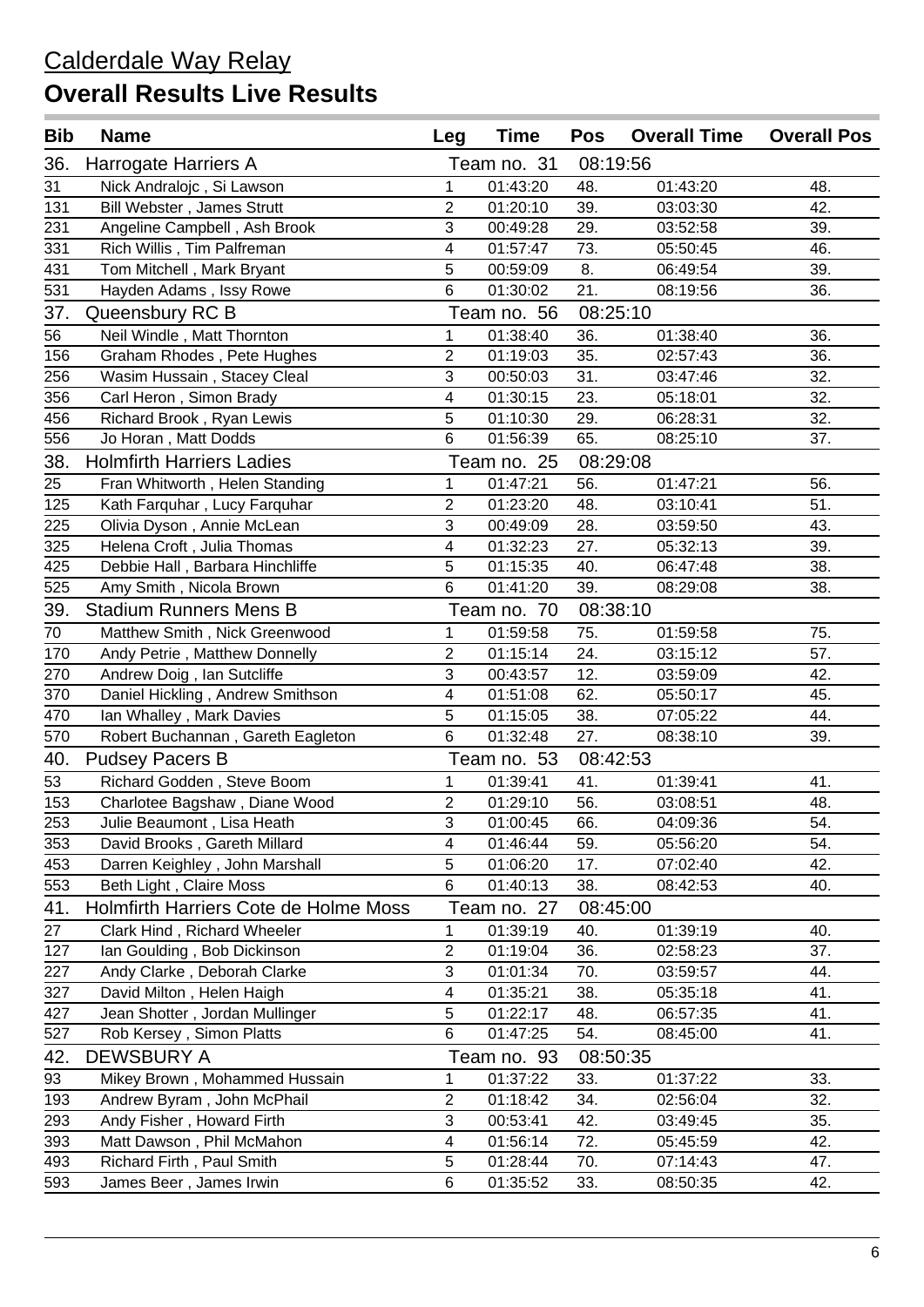| <b>Bib</b> | <b>Name</b>                       | Leg                       | <b>Time</b> | Pos      | <b>Overall Time</b> | <b>Overall Pos</b> |
|------------|-----------------------------------|---------------------------|-------------|----------|---------------------|--------------------|
| 43.        | <b>Chapel Allerton Runners</b>    |                           | Team no. 16 | 08:52:31 |                     |                    |
| 16         | Stuart Shepherd, Mike Isherwood   | 1                         | 01:45:53    | 51.      | 01:45:53            | 51.                |
| 116        | Ellen Sharpe, David Kelner        | $\overline{2}$            | 01:18:22    | 32.      | 03:04:15            | 44.                |
| 216        | David Parry, Catrina Morley       | 3                         | 00:56:09    | 50.      | 04:00:24            | 45.                |
| 316        | Phillipa Barnes, Emily Simpson    | 4                         | 01:51:33    | 65.      | 05:51:57            | 47.                |
| 416        | Jen Whiteman, Charlotte Sturley   | 5                         | 01:16:22    | 41.      | 07:08:19            | 45.                |
| 516        | Ed Parr-Vannahme, Mike Dearden    | $6\phantom{1}$            | 01:44:12    | 45.      | 08:52:31            | 43.                |
| 44.        | <b>Meltham AC Green</b>           |                           | Team no. 41 | 08:53:44 |                     |                    |
| 41         | Andy Whitworth, Pete Dukes        | 1                         | 01:40:00    | 43.      | 01:40:00            | 43.                |
| 141        | John Gray, Sara Lewis             | 2                         | 01:23:12    | 47.      | 03:03:12            | 41.                |
| 241        | Martin Bayliss, Steve Whalley     | 3                         | 00:48:43    | 26.      | 03:51:55            | 36.                |
| 341        | Nige Thomas, Brian Hutson         | 4                         | 01:42:02    | 51.      | 05:33:57            | 40.                |
| 441        | Mick Lancaster, Paul Elliott      | 5                         | 01:29:31    | 71.      | 07:03:28            | 43.                |
| 541        | Graeme Lee, Giles Bailey          | 6                         | 01:50:16    | 57.      | 08:53:44            | 44.                |
| 45.        | <b>Todmorden All Stars</b>        |                           | Team no. 81 | 08:56:44 |                     |                    |
| 81         | Andy Forbes, Duncan Ritchie       | 1                         | 01:39:01    | 39.      | 01:39:01            | 39.                |
| 181        | Darren Gillman, Amy Jarvis        | $\overline{2}$            | 01:30:59    | 63.      | 03:10:00            | 49.                |
| 281        | Suzy Straughan, Emma Kerwin       | 3                         | 00:56:24    | 52.      | 04:06:24            | 51.                |
| 381        | Mark Whitaker, Ian Passman        | 4                         | 01:43:17    | 53.      | 05:49:41            | 44.                |
| 481        | Andy Dyson, Simon Galloway        | 5                         | 01:28:02    | 66.      | 07:17:43            | 49.                |
| 581        | Stuart Wolstenholme, Dave Collins | 6                         | 01:39:01    | 36.      | 08:56:44            | 45.                |
| 46.        | <b>Preston Harriers B</b>         |                           | Team no. 51 | 08:58:21 |                     |                    |
| 51         | Steve Mort, Steve Needham         | $\mathbf{1}$              | 01:49:51    | 59.      | 01:49:51            | 59.                |
| 151        | Katey Markland, Rhiannon Kamink   | $\overline{2}$            | 01:20:38    | 40.      | 03:10:29            | 50.                |
| 251        | Olga Wiggins, Marian Hesketh      | 3                         | 01:07:05    | 81.      | 04:17:34            | 59.                |
| 351        | Martin Finn, Joel Hansen          | 4                         | 01:37:59    | 47.      | 05:55:33            | 52.                |
| 451        | Anna Keller, Claire McDermott     | 5                         | 01:23:59    | 53.      | 07:19:32            | 51.                |
| 551        | Neil McDonald, Andy Acklam        | 6                         | 01:38:49    | 35.      | 08:58:21            | 46.                |
| 47.        | <b>Abbey Runners</b>              |                           | Team no. 3  | 09:01:01 |                     |                    |
| 3          | Liam Jenkins, Ed Newbold          | $\mathbf{1}$              | 01:23:43    | 14.      | 01:23:43            | 14.                |
| 103        | Dean Jenkins, Paul Green          | $\overline{2}$            | 01:35:02    | 70.      | 02:58:45            | 39.                |
| 203        | Peter Badkin, Adam Ellis          | $\ensuremath{\mathsf{3}}$ | 01:06:24    | 79.      | 04:05:09            | 49.                |
| 303        | Kirsten Hutchinson, Helen Roden   | $\overline{\mathbf{4}}$   | 01:51:09    | 64.      | 05:56:18            | 53.                |
| 403        | Tony Bastin, Ali Almeri           | 5                         | 01:44:40    | 84.      | 07:40:58            | 65.                |
| 503        | Simon Jones, Cal Clark            | 6                         | 01:20:03    | 7.       | 09:01:01            | 47.                |
| 48.        | <b>Stainland Lions B</b>          |                           | Team no. 74 | 09:06:55 |                     |                    |
| 74         | Lucy Collins, Lorraine Naylor     | 1                         | 01:46:58    | 53.      | 01:46:58            | 53.                |
| 174        | Maria Harron, Liz Norman          | $\overline{c}$            | 01:20:42    | 41.      | 03:07:40            | 47.                |
| 274        | Claire Ratcliffe, Clare Thomas    | $\sqrt{3}$                | 01:01:08    | 68.      | 04:08:48            | 53.                |
| 374        | Aileen Baldwin, Helen Hudson      | 4                         | 01:46:27    | 57.      | 05:55:15            | 51.                |
| 474        | Helen Armitage, Gaby Ferris       | 5                         | 01:16:26    | 42.      | 07:11:41            | 46.                |
| 574        | Joanne Kitcher, Jane Cole         | 6                         | 01:55:14    | 62.      | 09:06:55            | 48.                |
| 49.        | Sale Harriers D                   |                           | Team no. 66 | 09:08:15 |                     |                    |
| 66         | Alistar Kell, Rob Marsden         | 1                         | 01:47:14    | 54.      | 01:47:14            | 54.                |
| 166        | Suzie Smith, Victoria Cordingley  | $\mathbf{2}$              | 01:24:52    | 51.      | 03:12:06            | 53.                |
| 266        | Helen Carter, Carla Ousey         | $\sqrt{3}$                | 00:58:30    | 57.      | 04:10:36            | 55.                |
| 366        | Anne Chinoy, Hector Chinoy        | $\overline{\mathbf{4}}$   | 01:43:00    | 52.      | 05:53:36            | 49.                |
| 466        | Caroline Barrett, Clare McCarron  | 5                         | 01:29:40    | 73.      | 07:23:16            | 53.                |
| 566        | Sarah Goulden, Harriet Hamilton   | $\,6$                     | 01:44:59    | 50.      | 09:08:15            | 49.                |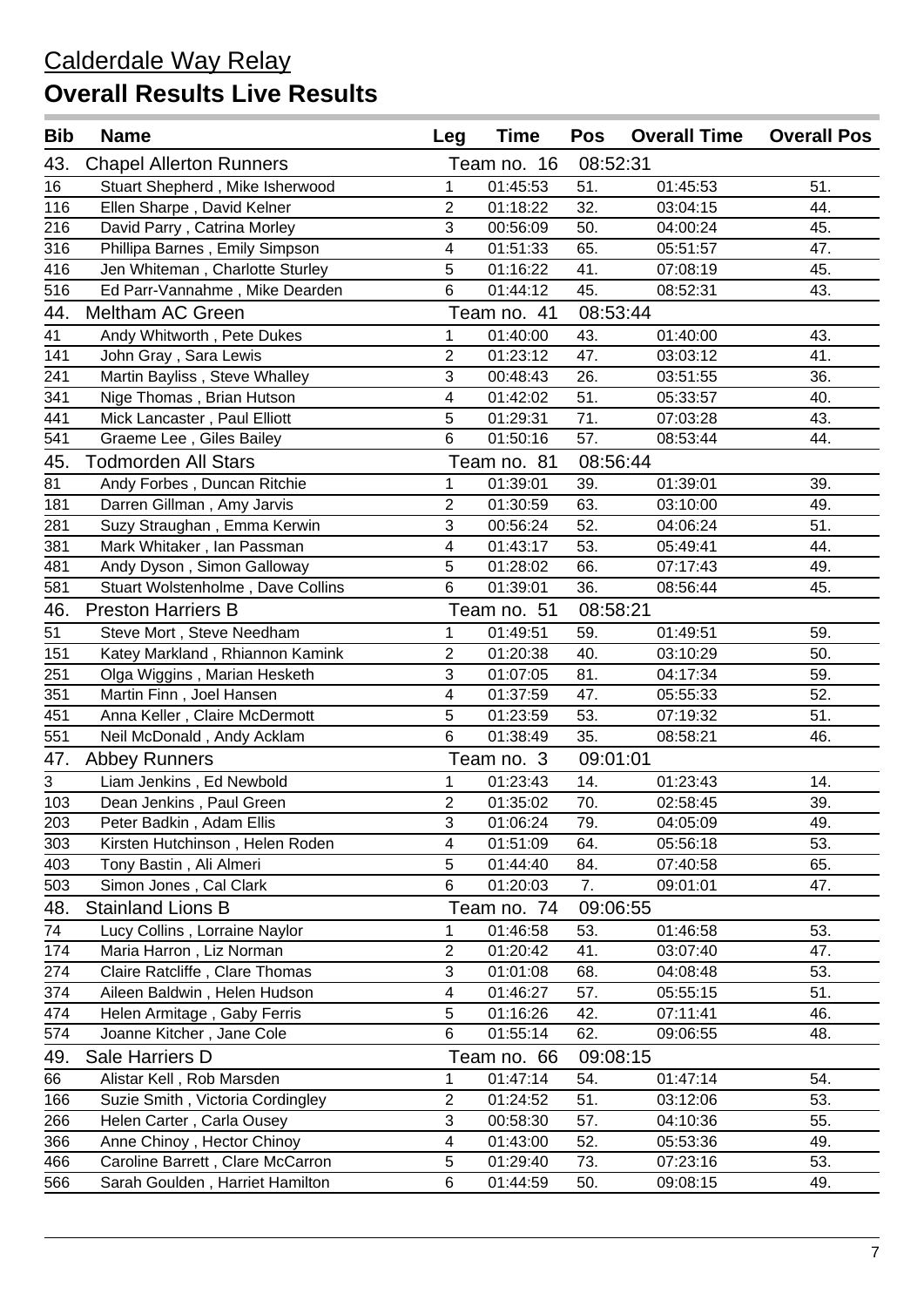| <b>Bib</b>     | <b>Name</b>                          | Leg                       | <b>Time</b> | Pos      | <b>Overall Time</b> | <b>Overall Pos</b> |
|----------------|--------------------------------------|---------------------------|-------------|----------|---------------------|--------------------|
| 50.            | <b>CVFR Mixed B</b>                  |                           | Team no. 11 | 09:09:17 |                     |                    |
| 11             | Andy Davies, Gav Roper               | 1                         | 01:53:20    | 66.      | 01:53:20            | 66.                |
| 111            | Carolyn Shimwell, Liz Lloyd          | 2                         | 01:43:31    | 81.      | 03:36:51            | 77.                |
| 211            | Gill Dickson, Gloria Ayuso           | 3                         | 00:55:52    | 48.      | 04:32:43            | 74.                |
| 311            | Martin davies, Iain Powell           | 4                         | 01:35:54    | 40.      | 06:08:37            | 63.                |
| 411            | Catherine Jones, Lindsay MacMillan   | 5                         | 01:27:28    | 63.      | 07:36:05            | 62.                |
| 511            | Andy Greenwood, Will Stewart         | 6                         | 01:33:12    | 28.      | 09:09:17            | 50.                |
| 51.            | North Leeds Fell Runners Mixed Team  |                           | Team no. 46 | 09:09:57 |                     |                    |
| 46             | Emma Lane, Sarah Bannister           | 1                         | 02:03:59    | 77.      | 02:03:59            | 77.                |
| 146            | Adam Nodwell, Ruth Dorrington        | $\sqrt{2}$                | 01:28:56    | 55.      | 03:32:55            | 73.                |
| 246            | Phil Davies, Hefin Clarke            | 3                         | 00:49:51    | 30.      | 04:22:46            | 64.                |
| 346            | Niamh Jackson, Dave McGuire          | 4                         | 01:40:55    | 49.      | 06:03:41            | 58.                |
| 446            | Helen Freeman, Ann Brydson           | 5                         | 01:23:40    | 51.      | 07:27:21            | 57.                |
| 546            | Will Barker, Jonathan Coney          | $6\phantom{1}$            | 01:42:36    | 43.      | 09:09:57            | 51.                |
| 52.            | <b>HALIFAX HARRIERS VETS</b>         |                           | Team no. 2  | 09:10:36 |                     |                    |
| $\overline{2}$ | Robert Hick, Rachel Standish         | 1                         | 01:53:16    | 64.      | 01:53:16            | 64.                |
| 102            | Marc Rocheteau, Stephen Fitz-Costa   | $\sqrt{2}$                | 01:24:50    | 50.      | 03:18:06            | 60.                |
| 202            | Ellen Limebear, Jane Stewart         | 3                         | 01:03:04    | 73.      | 04:21:10            | 63.                |
| 302            | Mark Crabtree, Andrea Ackroyd        | 4                         | 01:43:51    | 55.      | 06:05:01            | 59.                |
| 402            | Tim Baxter, Joanne Arundale          | 5                         | 01:09:53    | 24.      | 07:14:54            | 48.                |
| 502            | Jane Hobson, Sally Shacklock         | $6\phantom{1}$            | 01:55:42    | 63.      | 09:10:36            | 52.                |
| 53.            | HORSFORTH FELLANDALE A               |                           | Team no. 28 | 09:10:55 |                     |                    |
| 28             | Louise O'Brien, Marion Muir          | $\mathbf{1}$              | 01:55:22    | 71.      | 01:55:22            | 71.                |
| 128            | Tanya Shepherd, Julie Towse          | $\overline{2}$            | 01:33:31    | 67.      | 03:28:53            | 69.                |
| 228            | Christine Addison, Wendy Bithray     | 3                         | 00:59:14    | 61.      | 04:28:07            | 67.                |
| 328            | Caroline Thomas, Phil Hancock        | 4                         | 01:49:20    | 61.      | 06:17:27            | 69.                |
| 428            | Kirstie Holmes, Neil Barton          | 5                         | 01:24:51    | 56.      | 07:42:18            | 67.                |
| 528            | Dan Ahearn, Paul Heeley              | $6\phantom{1}$            | 01:28:37    | 18.      | 09:10:55            | 53.                |
| 54.            | <b>Ilkley Harriers B</b>             |                           | Team no. 35 | 09:11:23 |                     |                    |
| 35             | Peter Roll, Andrew Overend           | $\mathbf{1}$              | 01:40:24    | 47.      | 01:40:24            | 47.                |
| 135            | Abbie Rothery, Alison Bennett        | $\overline{2}$            | 01:30:58    | 62.      | 03:11:22            | 52.                |
| 235            | <b>Brit Tate, Peter Shelley</b>      | $\ensuremath{\mathsf{3}}$ | 00:49:05    | 27.      | 04:00:27            | 46.                |
| 335            | Joyce Marshall, Kate Archer          | $\overline{\mathbf{4}}$   | 02:02:53    | 80.      | 06:03:20            | 57.                |
| 435            | Jill Ezard, Tom Lally                | 5                         | 01:23:24    | 50.      | 07:26:44            | 56.                |
| 535            | Alison Weston, Andrew Merrick        | 6                         | 01:44:39    | 47.      | 09:11:23            | 54.                |
| 55.            | Marsden Racers A                     |                           | Team no. 40 | 09:17:23 |                     |                    |
| 40             | Scott Hutchinson, Gareth Dean        | 1                         | 01:33:13    | 27.      | 01:33:13            | 27.                |
| 140            | Sinead Battarbee, Christine Mitchell | $\overline{c}$            | 01:43:17    | 80.      | 03:16:30            | 59.                |
| 240            | Emily Smee, Richard Harrison         | $\sqrt{3}$                | 01:00:59    | 67.      | 04:17:29            | 58.                |
| 340            | Jonathan Mitchell, Dom Kelly         | $\overline{\mathbf{4}}$   | 01:36:02    | 41.      | 05:53:31            | 48.                |
| 440            | Sam Bolton, Laura Coulson            | 5                         | 01:30:36    | 75.      | 07:24:07            | 55.                |
| 540            | Annie Hinton, Rachel Bowden          | 6                         | 01:53:16    | 59.      | 09:17:23            | 55.                |
| 56.            | <b>Stainland Lions C</b>             |                           | Team no. 75 | 09:17:33 |                     |                    |
| 75             | Rebecca Gvozdenko, Claire Greenwood  | 1                         | 02:07:22    | 82.      | 02:07:22            | 82.                |
| 175            | Steve Hallam, Steve Crowther         | $\mathbf{2}$              | 01:26:05    | 53.      | 03:33:27            | 75.                |
| 275            | Kevin Jagger, Martin O'Brien         | $\sqrt{3}$                | 00:57:49    | 54.      | 04:31:16            | 72.                |
| 375            | Ben Golding-Smith, Paul Brough       | $\overline{\mathbf{4}}$   | 01:37:54    | 46.      | 06:09:10            | 64.                |
| 475            | Daniel Sykes, Jim Harris             | 5                         | 01:10:07    | 27.      | 07:19:17            | 50.                |
| 575            | Laraine Penson, Heather Moffat       | $\,6$                     | 01:58:16    | 68.      | 09:17:33            | 56.                |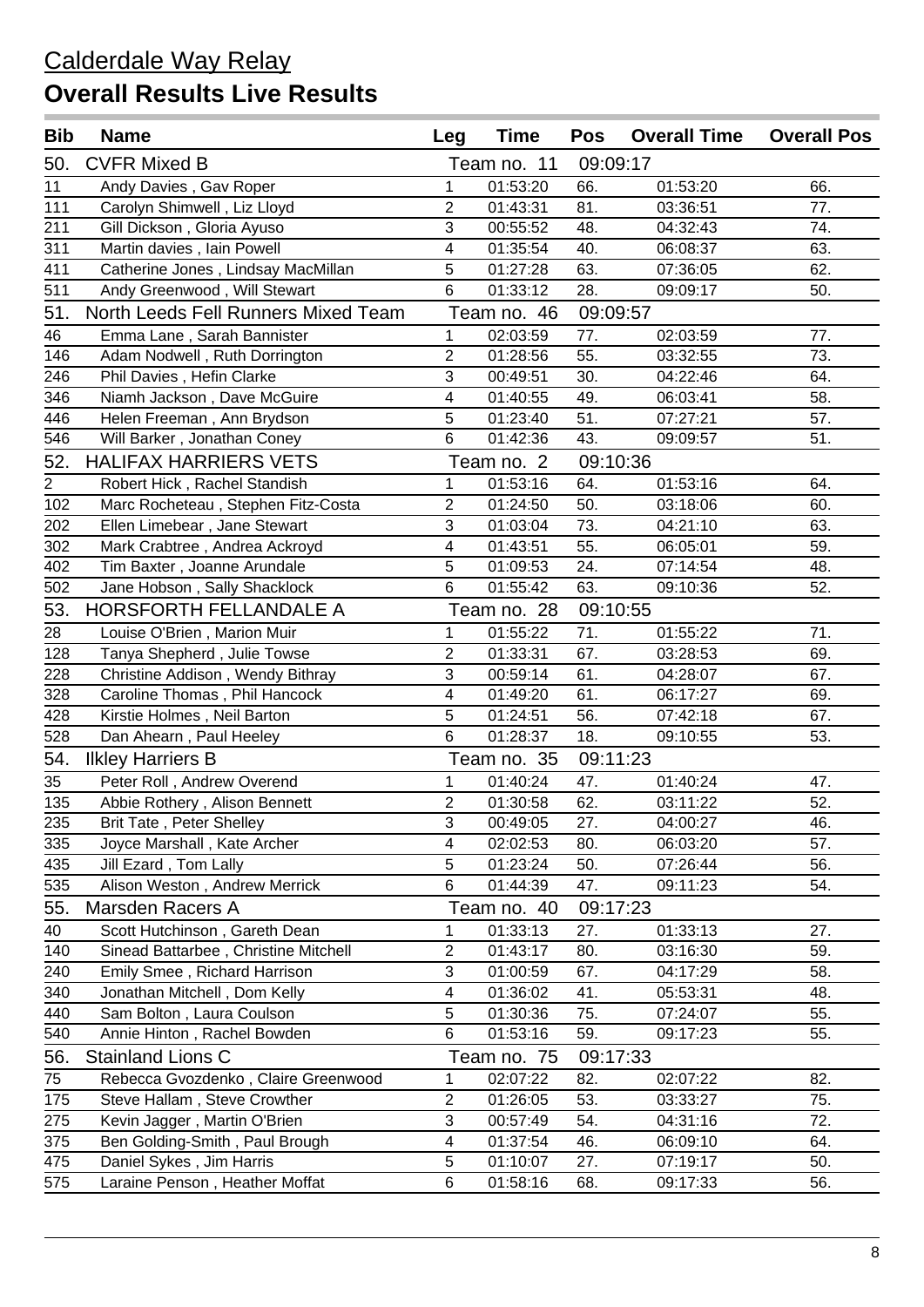| <b>Bib</b>     | <b>Name</b>                             | Leg                       | <b>Time</b> | <b>Pos</b> | <b>Overall Time</b> | <b>Overall Pos</b> |
|----------------|-----------------------------------------|---------------------------|-------------|------------|---------------------|--------------------|
| 57.            | <b>Skipton AC</b>                       |                           | Team no. 87 | 09:19:21   |                     |                    |
| 87             | JOEL DALBY, TRICIA GILL                 | 1                         | 02:07:09    | 81.        | 02:07:09            | 81.                |
| 187            | <b>GRAHAM BURNS, STEVE HALL</b>         | $\overline{2}$            | 01:30:01    | 59.        | 03:37:10            | 78.                |
| 287            | CHRIS ROSE, RICK SMALL                  | 3                         | 01:04:54    | 76.        | 04:42:04            | 77.                |
| 387            | GAVIN SMITH, NEIL MALONEY               | 4                         | 01:23:48    | 15.        | 06:05:52            | 60.                |
| 487            | SUE MARSHALL, SARAH HARRISON            | 5                         | 01:26:16    | 61.        | 07:32:08            | 59.                |
| 587            | KAREN CHOWN, JAYNE BUTTERWORTH          | 6                         | 01:47:13    | 53.        | 09:19:21            | 57.                |
| 58.            | Rossendale Women's Open                 |                           | Team no. 62 | 09:23:30   |                     |                    |
| 62             | Anne-Marie Hindle, Millie Hindle        | 1                         | 01:40:01    | 44.        | 01:40:01            | 44.                |
| 162            | Catherine Wilson, Maddy Hopkinson       | 2                         | 01:32:59    | 65.        | 03:13:00            | 55.                |
| 262            | Davina Raidy, Tori Bryant               | 3                         | 01:06:01    | 78.        | 04:19:01            | 60.                |
| 362            | Heather Daglish, Louise Waller          | 4                         | 01:51:08    | 63.        | 06:10:09            | 65.                |
| 462            | Ruth Stunell, Josephine Wells           | 5                         | 01:28:12    | 68.        | 07:38:21            | 64.                |
| 562            | Sophie Melissa Howard, Hannah Goldswain | $6\phantom{1}$            | 01:45:09    | 51.        | 09:23:30            | 58.                |
| 59.            | <b>Baildon Team B Blue Team</b>         |                           | Team no. 5  | 09:25:31   |                     |                    |
| $\overline{5}$ | Phil Davis, James Wright                | 1                         | 01:58:03    | 73.        | 01:58:03            | 73.                |
| 105            | Jim Eyers, Neil Fairburn                | $\overline{2}$            | 01:33:10    | 66.        | 03:31:13            | 71.                |
| 205            | Steve Brown, Mark Delaney               | 3                         | 00:59:14    | 60.        | 04:30:27            | 71.                |
| 305            | Mike Baxter, Jamie Nicklin              | 4                         | 01:35:42    | 39.        | 06:06:09            | 61.                |
| 405            | Ed Arkell, Robin Graham                 | 5                         | 01:21:20    | 45.        | 07:27:29            | 58.                |
| 505            | Duncan Brown, Joe Ryan                  | $6\phantom{1}$            | 01:58:02    | 67.        | 09:25:31            | 59.                |
| 60.            | Todmorden Women                         |                           | Team no. 78 | 09:27:01   |                     |                    |
| 78             | Rebecca Antcliffe, Rebecca Senior       | $\mathbf{1}$              | 01:49:23    | 58.        | 01:49:23            | 58.                |
| 178            | Kim Ashworth, Francesca Miller          | $\overline{2}$            | 01:29:23    | 57.        | 03:18:46            | 61.                |
| 278            | Sophie Cunningham, Katie Samuelson      | 3                         | 00:52:54    | 40.        | 04:11:40            | 56.                |
| 378            | Sally Chesworth, Catherine Elvin        | 4                         | 02:03:11    | 81.        | 06:14:51            | 66.                |
| 478            | Heather Rostron, Hannah Lou Mobbs       | 5                         | 01:27:45    | 64.        | 07:42:36            | 68.                |
| 578            | Kerry Edwards, Pauline May              | 6                         | 01:44:25    | 46.        | 09:27:01            | 60.                |
| 61.            | <b>Clayton A Ladies</b>                 |                           | Team no. 19 | 09:29:25   |                     |                    |
| 19             | Barbara Savage, Teresa De Curtis        | $\mathbf{1}$              | 01:55:18    | 69.        | 01:55:18            | 69.                |
| 119            | Tracy Mitchell, Anna Kelly              | $\overline{2}$            | 01:19:45    | 37.        | 03:15:03            | 56.                |
| 219            | Briony Holt, Rebecca Rimmington         | $\ensuremath{\mathsf{3}}$ | 00:48:02    | 23.        | 04:03:05            | 48.                |
| 319            | Kathryn Miller, Shelley Rea             | $\overline{4}$            | 01:55:06    | 71.        | 05:58:11            | 55.                |
| 419            | Irene Roche, Vicky Heys                 | 5                         | 01:25:16    | 57.        | 07:23:27            | 54.                |
| 519            | Michelle Abbott, Cassie Smedley         | $6\phantom{1}$            | 02:05:58    | 77.        | 09:29:25            | 61.                |
| 62.            | <b>Middleton Harriers</b>               |                           | Team no. 43 | 09:32:52   |                     |                    |
| 43             | Leon Wint, Andy Smith                   | 1                         | 01:38:30    | 34.        | 01:38:30            | 34.                |
| 143            | Alan Garvey, Steve Vasiliou             | $\overline{c}$            | 01:37:11    | 76.        | 03:15:41            | 58.                |
| 243            | Joanna Adamson, Chris McNally           | $\sqrt{3}$                | 00:52:21    | 36.        | 04:08:02            | 52.                |
| 343            | Fran Davis-Hall, Courtney Hulston       | 4                         | 01:54:44    | 70.        | 06:02:46            | 56.                |
| 443            | Craig Sutherland, Tony Walsh            | 5                         | 01:32:53    | 77.        | 07:35:39            | 61.                |
| 543            | Mick Bull, Simon Scarfe                 | 6                         | 01:57:13    | 66.        | 09:32:52            | 62.                |
| 63.            | <b>Horsforth Harriers B</b>             |                           | Team no. 30 | 09:37:18   |                     |                    |
| 30             | Tom Dickson, Andy Bisset                | 1                         | 01:51:22    | 62.        | 01:51:22            | 62.                |
| 130            | Bev Hurst, Jill Hobson                  | $\sqrt{2}$                | 01:36:32    | 73.        | 03:27:54            | 66.                |
| 230            | Martin Coates, Andrew Teanby            | $\sqrt{3}$                | 00:58:02    | 56.        | 04:25:56            | 66.                |
| 330            | Steve Wood, Paul Beal                   | $\overline{\mathbf{4}}$   | 01:54:44    | 69.        | 06:20:40            | 73.                |
| 430            | Brendan Foley, Matt Evans               | 5                         | 01:28:04    | 67.        | 07:48:44            | 70.                |
| 530            | Will Caress, Bryan Ross                 | $\,6$                     | 01:48:34    | 55.        | 09:37:18            | 63.                |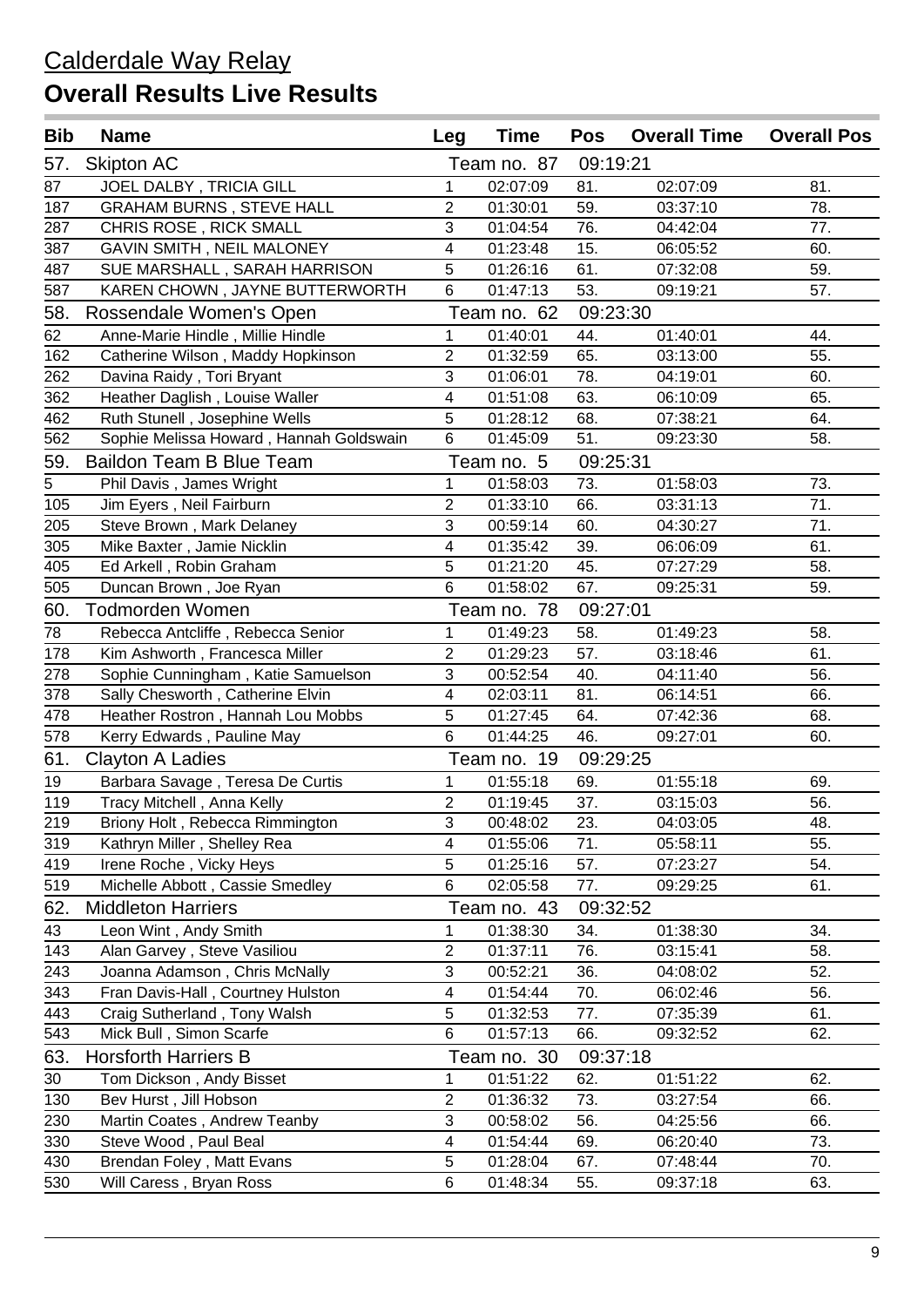| <b>Bib</b> | <b>Name</b>                       | Leg                       | <b>Time</b> | <b>Pos</b> | <b>Overall Time</b> | <b>Overall Pos</b> |
|------------|-----------------------------------|---------------------------|-------------|------------|---------------------|--------------------|
| 64.        | Lindley Running Club 'B'          |                           | Team no. 39 | 09:39:23   |                     |                    |
| 39         | Clare Dignan, Jo Ledgard          | 1                         | 01:53:19    | 65.        | 01:53:19            | 65.                |
| 139        | Dani Finelli, Allison Simpson     | $\overline{c}$            | 01:37:07    | 75.        | 03:30:26            | 70.                |
| 239        | Nigel Taylor, Heidi Curry         | $\mathbf{3}$              | 00:59:39    | 63.        | 04:30:05            | 69.                |
| 339        | Chris Walker, David Shorrock      | 4                         | 01:45:43    | 56.        | 06:15:48            | 68.                |
| 439        | John Lambe, Mick Lunn             | 5                         | 01:21:46    | 47.        | 07:37:34            | 63.                |
| 539        | Jed Clark, Richard Edge           | 6                         | 02:01:49    | 71.        | 09:39:23            | 64.                |
| 65.        | SALTAIRE STRIDERS MIXED COUPLES   |                           | Team no. 91 | 09:39:34   |                     |                    |
| 91         | CHRIS HASSALL, AARON MCCONKEY     | $\mathbf{1}$              | 01:40:14    | 46.        | 01:40:14            | 46.                |
| 191        | Helen Western, Gary Western       | $\mathbf{2}$              | 01:39:58    | 78.        | 03:20:12            | 62.                |
| 291        | DARREN PARKER, ALUN GRIFFITHS     | $\mathbf{3}$              | 00:59:01    | 59.        | 04:19:13            | 61.                |
| 391        | STEPHEN HILLAS, Louise Dell'Amico | 4                         | 02:00:54    | 77.        | 06:20:07            | 72.                |
| 491        | JANET BOWER, DAVE BOWER           | 5                         | 01:25:46    | 59.        | 07:45:53            | 69.                |
| 591        | MARTIN LOVE, HELEN LOVE           | 6                         | 01:53:41    | 60.        | 09:39:34            | 65.                |
| 66.        | <b>CVFR All Stars</b>             |                           | Team no. 12 | 09:42:50   |                     |                    |
| 12         | Ben Mason, Charlotte Wretton      | $\mathbf{1}$              | 02:05:09    | 79.        | 02:05:09            | 79.                |
| 112        | Kate Lycett, Nicki Latham         | $\overline{c}$            | 01:35:19    | 71.        | 03:40:28            | 80.                |
| 212        | Jocaster Fletcher, Bob Howard     | $\overline{3}$            | 00:55:29    | 47.        | 04:35:57            | 75.                |
| 312        | Di Wright, Tamsin Cooke           | 4                         | 02:06:31    | 83.        | 06:42:28            | 81.                |
| 412        | James Cooke, Toby Sydes           | 5                         | 01:10:35    | 30.        | 07:53:03            | 74.                |
| 512        | Oli Beaumont, Domonic Camponi     | 6                         | 01:49:47    | 56.        | 09:42:50            | 66.                |
| 67.        | <b>Hyde Park Harriers A</b>       |                           | Team no. 32 | 09:43:20   |                     |                    |
| 32         | Sam Townson, George Anderson      | $\mathbf{1}$              | 01:23:10    | 13.        | 01:23:10            | 13.                |
| 132        | Clare Evans, Curtis Broadhead     | $\overline{c}$            | 01:34:24    | 69.        | 02:57:34            | 35.                |
| 232        | Louise Gardham, Danni Bryant      | $\overline{3}$            | 01:04:57    | 77.        | 04:02:31            | 47.                |
| 332        | Paul Sawyer, Colin Tranter        | 4                         | 01:51:51    | 66.        | 05:54:22            | 50.                |
| 432        | Jo Rhodes, Alys Wyn               | 5                         | 01:27:12    | 62.        | 07:21:34            | 52.                |
| 532        | Lucy Rider, Jed Moore             | 6                         | 02:21:46    | 85.        | 09:43:20            | 67.                |
| 68.        | <b>Trawden Missfits</b>           |                           | Team no. 82 | 09:44:29   |                     |                    |
| 82         | Stephen Thompson, Victoria Rogan  | $\mathbf{1}$              | 01:55:01    | 68.        | 01:55:01            | 68.                |
| 182        | Dave Barnes, Tessa Walmersley     | $\overline{2}$            | 01:40:25    | 79.        | 03:35:26            | 76.                |
| 282        | John Carman, Sharon Webber        | $\ensuremath{\mathsf{3}}$ | 01:12:56    | 86.        | 04:48:22            | 81.                |
| 382        | Mick Dobson, Peter Stobbs         | 4                         | 01:36:11    | 43.        | 06:24:33            | 74.                |
| 482        | Paula Walsh, Katie Earl           | 5                         | 01:32:51    | 76.        | 07:57:24            | 77.                |
| 582        | Adrian Blackledge, Shaun Sturdy   | 6                         | 01:47:05    | 52.        | 09:44:29            | 68.                |
| 69.        | <b>Pudsey Pacers C</b>            |                           | Team no. 54 | 09:47:34   |                     |                    |
| 54         | Darren Barham, Andy Norman        | 1                         | 01:45:57    | 52.        | 01:45:57            | 52.                |
| 154        | Stephen Pattison, Philip Lonsdale | $\overline{c}$            | 01:26:30    | 54.        | 03:12:27            | 54.                |
| 254        | Mark Pawson, Martin Robson        | $\sqrt{3}$                | 00:53:39    | 41.        | 04:06:06            | 50.                |
| 354        | Gary Leedham, Michael Dixon       | $\overline{\mathbf{4}}$   | 01:43:23    | 54.        | 05:49:29            | 43.                |
| 454        | Becki Johnson, Nicola Cartwright  | 5                         | 01:42:51    | 83.        | 07:32:20            | 60.                |
| 554        | Ian Robinson, Andrew Allan        | 6                         | 02:15:14    | 83.        | 09:47:34            | 69.                |
| 70.        | <b>Stadium Runners</b>            |                           | Team no. 71 | 09:48:00   |                     |                    |
| 71         | Helen Ahmad, Andy Pigg            | 1                         | 02:23:43    | 87.        | 02:23:43            | 87.                |
| 171        | John Sayles, Kieran Welsh         | $\overline{c}$            | 01:20:54    | 43.        | 03:44:37            | 81.                |
| 271        | Daniel Lock, Rachael Hey          | $\sqrt{3}$                | 00:58:31    | 58.        | 04:43:08            | 78.                |
| 371        | Adam Goodall, Martin Wright       | 4                         | 01:34:26    | 32.        | 06:17:34            | 70.                |
| 471        | John Cottam, Carl Lecomber        | 5                         | 01:33:57    | 78.        | 07:51:31            | 72.                |
| 571        | Andy Pigg, Ian De Feu             | 6                         | 01:56:29    | 64.        | 09:48:00            | 70.                |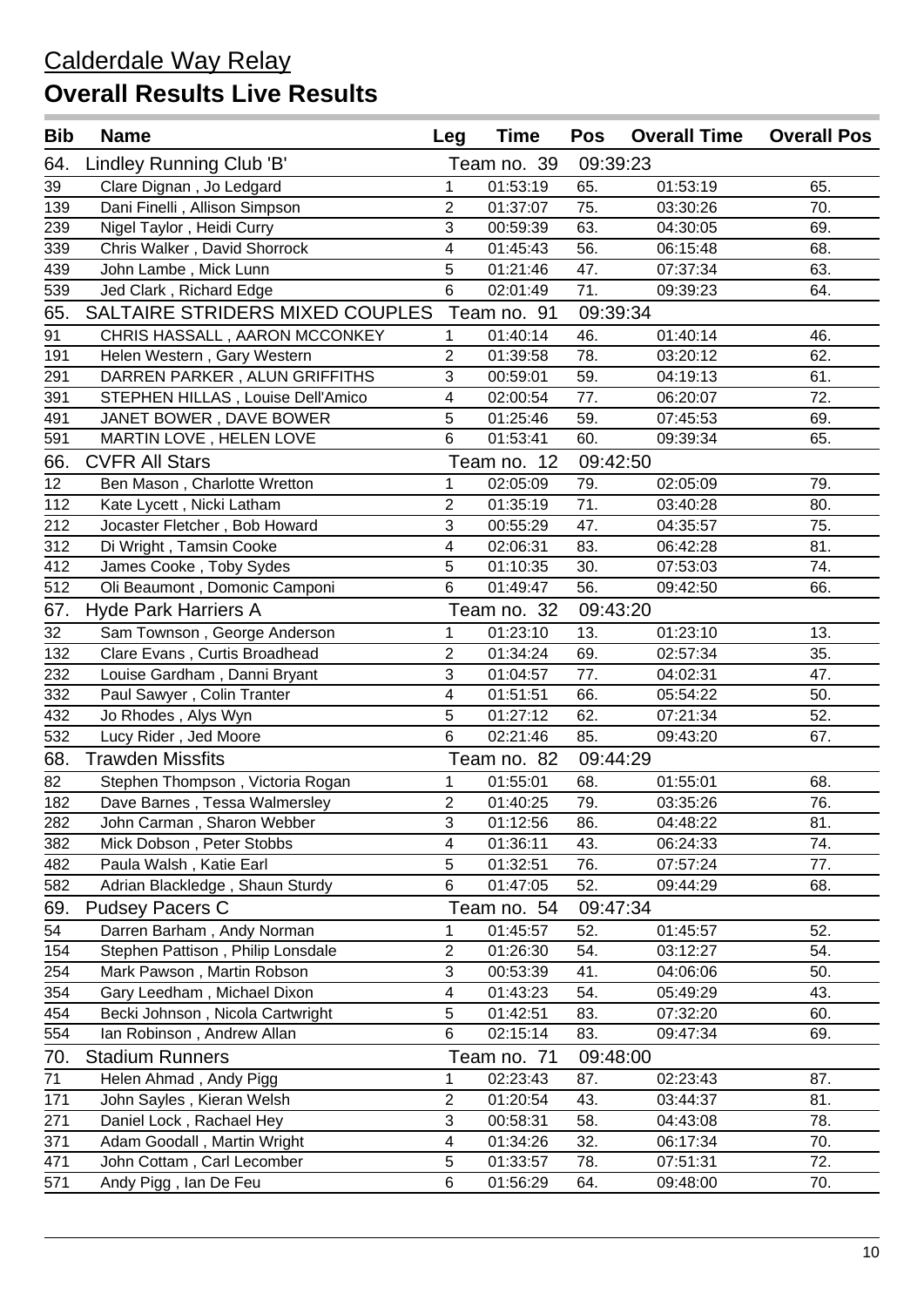| <b>Bib</b> | <b>Name</b>                         | Leg                       | <b>Time</b> | <b>Pos</b> | <b>Overall Time</b> | <b>Overall Pos</b> |
|------------|-------------------------------------|---------------------------|-------------|------------|---------------------|--------------------|
| 71.        | <b>Slaithwaite Striders B</b>       |                           | Team no. 68 | 09:56:09   |                     |                    |
| 68         | Laura Millington, Gayle Hockin      | 1                         | 01:43:46    | 50.        | 01:43:46            | 50.                |
| 168        | Max Sutcliffe, David Whiteley       | $\overline{2}$            | 01:22:15    | 45.        | 03:06:01            | 45.                |
| 268        | Karen Riley, Karen Borowski         | 3                         | 01:10:24    | 83.        | 04:16:25            | 57.                |
| 368        | Andrea Lawton-Hyde, Amy Beswick     | 4                         | 01:58:41    | 75.        | 06:15:06            | 67.                |
| 468        | Jamie Reilly, Connie Hale           | 5                         | 01:37:35    | 81.        | 07:52:41            | 73.                |
| 568        | Kerry Taylor, Tracey Nash           | $6\phantom{1}$            | 02:03:28    | 73.        | 09:56:09            | 71.                |
| 72.        | <b>Barlick Ladies B</b>             |                           | Team no. 88 | 09:56:30   |                     |                    |
| 88         | Katie Towers, Amanda Haines         | 1                         | 01:57:57    | 72.        | 01:57:57            | 72.                |
| 188        | Cloey Mason, Paula Cullen           | $\overline{2}$            | 01:26:01    | 52.        | 03:23:58            | 63.                |
| 288        | Nicola Muller, Karen Lemon          | 3                         | 00:55:55    | 49.        | 04:19:53            | 62.                |
| 388        | Gem Carson, Laura Butler            | 4                         | 01:46:28    | 58.        | 06:06:21            | 62.                |
| 488        | Lisa Beresford, Donna Milligan      | 5                         | 01:45:06    | 85.        | 07:51:27            | 71.                |
| 588        | Maggie Bugler, Jane Fullalove       | $6\phantom{1}$            | 02:05:03    | 75.        | 09:56:30            | 72.                |
| 73.        | NORTHOWRAM PUMAS YELLOW             |                           | Team no. 49 | 09:58:05   |                     |                    |
| 49         | Andrew Smith, Andrew Tudor          | 1                         | 01:51:28    | 63.        | 01:51:28            | 63.                |
| 149        | Brian Colman, Nicola Parker         | $\overline{2}$            | 01:36:45    | 74.        | 03:28:13            | 67.                |
| 249        | Evie Sales, Chloe Hemmingway        | 3                         | 01:01:11    | 69.        | 04:29:24            | 68.                |
| 349        | Dawn Higgins, Leanda Cox            | 4                         | 02:06:08    | 82.        | 06:35:32            | 78.                |
| 449        | Mike Hartley, Audrey Chew           | 5                         | 01:28:43    | 69.        | 08:04:15            | 78.                |
| 549        | Andy Haslam, Sarah Hodkinson        | 6                         | 01:53:50    | 61.        | 09:58:05            | 73.                |
| 74.        | Meltham AC Purple                   |                           | Team no. 42 | 10:01:53   |                     |                    |
| 42         | Penny Ditchfield, Rebecca Johnstone | $\mathbf{1}$              | 01:55:18    | 70.        | 01:55:18            | 70.                |
| 142        | James Stables, Mark Hoath           | $\overline{2}$            | 01:30:18    | 61.        | 03:25:36            | 64.                |
| 242        | Giles Bailey, Steph Bailey          | 3                         | 00:59:26    | 62.        | 04:25:02            | 65.                |
| 342        | Gilly Markham, Ruth Thomas          | 4                         | 02:09:53    | 84.        | 06:34:55            | 77.                |
| 442        | Alice Buttle, Sarah Brewer          | 5                         | 01:20:37    | 44.        | 07:55:32            | 75.                |
| 542        | Jeff Miller, Zena Whalley           | 6                         | 02:06:21    | 78.        | 10:01:53            | 74.                |
| 75.        | <b>Stainland Lions D</b>            |                           | Team no. 76 | 10:06:28   |                     |                    |
| 76         | John Ingles, Andy Baird             | $\mathbf{1}$              | 01:51:19    | 61.        | 01:51:19            | 61.                |
| 176        | Susan Cash, Sally McGregor          | $\overline{2}$            | 01:47:26    | 84.        | 03:38:45            | 79.                |
| 276        | Amjid Khan, Andrew Fleming          | $\ensuremath{\mathsf{3}}$ | 01:06:42    | 80.        | 04:45:27            | 79.                |
| 376        | Rikki Hammond, Moira Alderson       | $\overline{\mathbf{4}}$   | 01:53:39    | 67.        | 06:39:06            | 79.                |
| 476        | Tim Walker, Christine Cliffe        | 5                         | 01:27:50    | 65.        | 08:06:56            | 80.                |
| 576        | Laura Goodwin, Anne-Marie Ullyott   | 6                         | 01:59:32    | 70.        | 10:06:28            | 75.                |
| 76.        | Denby Dale B                        |                           | Team no. 23 |            | 10:07:12            |                    |
| 23         | Katie Sharp, Sam Wood               | 1                         | 01:53:28    | 67.        | 01:53:28            | 67.                |
| 123        | Clara Ong Carr, Liz Willoughby      | $\overline{c}$            | 01:39:57    | 77.        | 03:33:25            | 74.                |
| 223        | Daisy McClelland, Shaun Mollart     | $\ensuremath{\mathsf{3}}$ | 01:03:01    | 72.        | 04:36:26            | 76.                |
| 323        | Andrew Du Feu, Richard Brook        | 4                         | 01:41:50    | 50.        | 06:18:16            | 71.                |
| 423        | Sarah Godbehere, Sarah Whiterod     | 5                         | 01:23:58    | 52.        | 07:42:14            | 66.                |
| 523        | Penny Prescott, Alex Hall           | 6                         | 02:24:58    | 86.        | 10:07:12            | 76.                |
| 77.        | Queensbury Running Club Silver      |                           | Team no. 57 | 10:08:30   |                     |                    |
| 57         | Glenn Thornton, Carl White          | 1                         | 02:21:43    | 85.        | 02:21:43            | 85.                |
| 157        | Philip Lee, Julie Hepworth          | $\mathbf{2}$              | 01:34:16    | 68.        | 03:55:59            | 83.                |
| 257        | Pauline Naylor, Robin Nailer        | $\sqrt{3}$                | 00:54:50    | 46.        | 04:50:49            | 82.                |
| 357        | Manjit Mander, David Faulkner       | $\overline{\mathbf{4}}$   | 01:49:16    | 60.        | 06:40:05            | 80.                |
| 457        | Lynne Hirst, Andy Stott             | 5                         | 01:25:26    | 58.        | 08:05:31            | 79.                |
| 557        | Chris Rushworth, Lee Beavers        | $\,6$                     | 02:02:59    | 72.        | 10:08:30            | 77.                |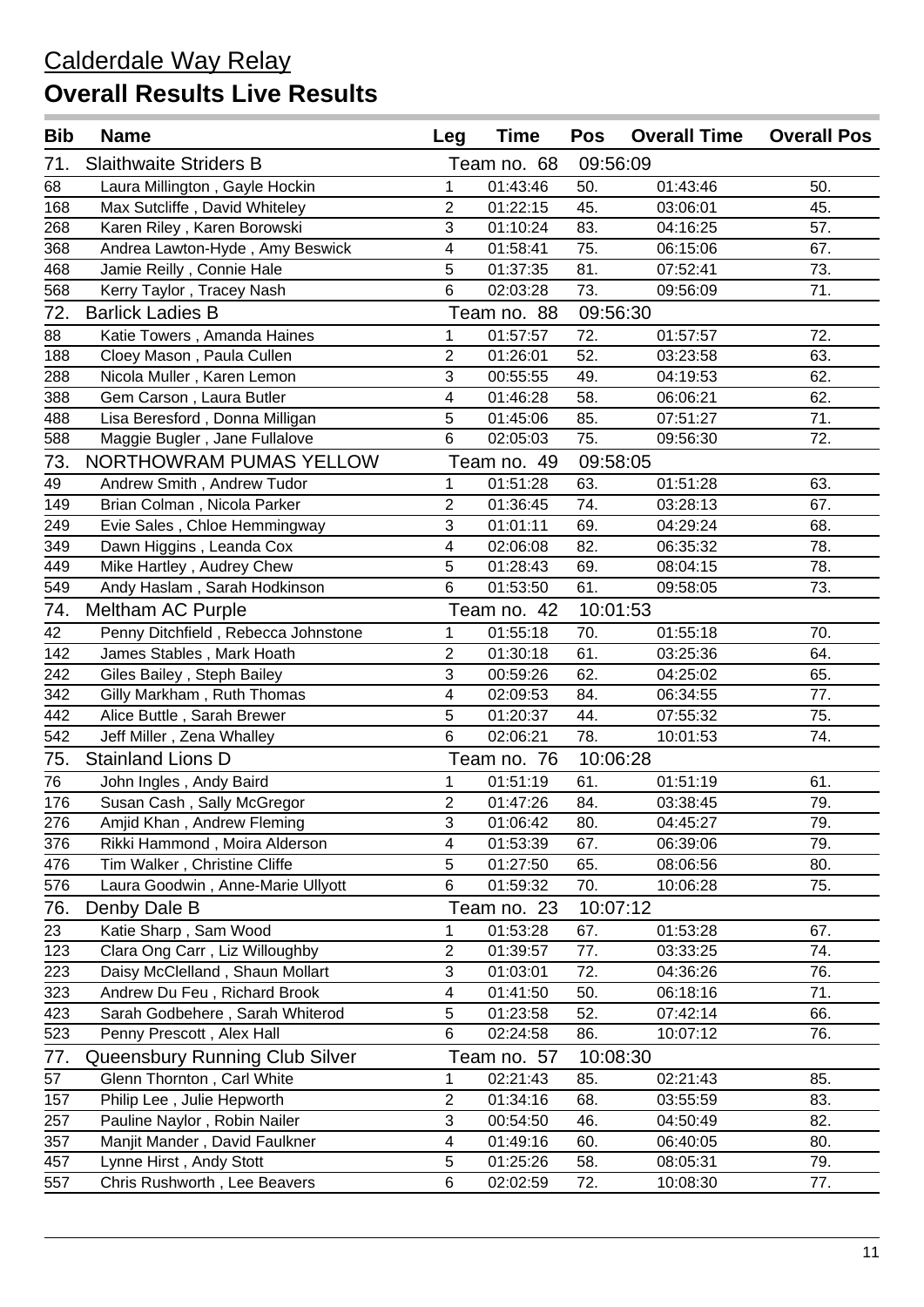| <b>Bib</b> | <b>Name</b>                          | Leg                       | <b>Time</b> | <b>Pos</b>        | <b>Overall Time</b> | <b>Overall Pos</b> |
|------------|--------------------------------------|---------------------------|-------------|-------------------|---------------------|--------------------|
| 78.        | North Leeds Fell Runners Womens Team |                           | Team no. 45 | 10:11:24          |                     |                    |
| 45         | Lisa Rudkin, Cat Purdy               | $\mathbf{1}$              | 01:50:46    | 60.               | 01:50:46            | 60.                |
| 145        | Jenny Cooper, Sharon Hague           | $\overline{2}$            | 01:35:32    | 72.               | 03:26:18            | 65.                |
| 245        | Hilary Lane, Hannah Cross            | $\mathbf{3}$              | 01:03:54    | 75.               | 04:30:12            | 70.                |
| 345        | Sheelagh Ratcliff, Liz Casey         | 4                         | 02:01:24    | 78.               | 06:31:36            | 76.                |
| 445        | Emma Smith, Harriet Richardson       | 5                         | 01:24:20    | 54.               | 07:55:56            | 76.                |
| 545        | Caroline Clarke, Eleanor Walker      | $6\phantom{1}$            | 02:15:28    | 84.               | 10:11:24            | 78.                |
| 79.        | Clayton C Oddbods                    |                           | Team no. 21 | 10:15:08          |                     |                    |
| 21         | Katy Thompson, Sarah Ashworth        | $\mathbf{1}$              | 02:05:30    | 80.               | 02:05:30            | 80.                |
| 121        | Jason Pier, Carl Carey               | 2                         | 01:22:59    | 46.               | 03:28:29            | 68.                |
| 221        | Dawn Ridsdale, Julia Rushton         | $\overline{3}$            | 01:03:44    | 74.               | 04:32:13            | 73.                |
| 321        | Andrew Bradley, Stevan Tonks         | 4                         | 01:54:24    | 68.               | 06:26:37            | 75.                |
| 421        | Jean Knightley, Michael Horne        | 5                         | 01:42:00    | 82.               | 08:08:37            | 81.                |
| 521        | Wayne McIntosh, Paul Wale            | $6\phantom{1}$            | 02:06:31    | 79.               | 10:15:08            | 79.                |
| 80.        | <b>Stadium Runners Ladies</b>        |                           | Team no. 72 | 10:26:52          |                     |                    |
| 72         | Kathy Armitage, Anthea Bitcon        | 1                         | 02:04:26    | 78.               | 02:04:26            | 78.                |
| 172        | Fiona Willis, Sharron Broadley       | 2                         | 01:45:50    | 82.               | 03:50:16            | 82.                |
| 272        | Helen Clegg, Linda Spencer           | 3                         | 01:11:12    | 84.               | 05:01:28            | 84.                |
| 372        | Anouska Higo, Stephanie Sayles       | 4                         | 01:58:33    | 74.               | 07:00:01            | 82.                |
| 472        | Rebecca Wilson, Charlotte Pogson     | 5                         | 01:36:08    | 80.               | 08:36:09            | 84.                |
| 572        | Michaela Goodall, Caroline Smith     | 6                         | 01:50:43    | 58.               | 10:26:52            | 80.                |
| 81.        | <b>Rossendale Women's Vets</b>       |                           | Team no. 61 | 10:34:58          |                     |                    |
| 61         | Caroline Smith, Abi Thompson         | 1                         | 02:00:11    | 76.               | 02:00:11            | 76.                |
| 161        | Michelle Young, Lisa Stansfield      | 2                         | 01:32:30    | 64.               | 03:32:41            | 72.                |
| 261        | Hilary Farren, Eileen Wadsworth      | 3                         | 01:13:49    | 87.               | 04:46:30            | 80.                |
| 361        | Christine Smith, Karen Goldswain     | 4                         | 02:19:41    | 86.               | 07:06:11            | 84.                |
| 461        | Sissel Lundberg-Bury, Hena Chaudry   | 5                         | 01:29:36    | 72.               | 08:35:47            | 83.                |
| 561        | Elma Fitzpatrick, Tanya King         | $6\phantom{1}$            | 01:59:11    | 69.               | 10:34:58            | 81.                |
| 82.        | <b>Rochdale Harriers B</b>           |                           | Team no. 59 | 10:41:46          |                     |                    |
| 59         | Chris Gee, Gareth Chambers           | $\mathbf{1}$              | 01:59:24    | 74.               | 01:59:24            | 74.                |
| 159        | Brian Moore, Danielle Dignan         | $\overline{2}$            | 02:03:25    | 86.               | 04:02:49            | 86.                |
| 259        | Hannah Clough, Toni Brackstone       | 3                         | 01:01:38    | $\overline{71}$ . | 05:04:27            | 85.                |
| 359        | David Bostock, Ross Allen            | $\overline{4}$            | 01:58:42    | 76.               | 07:03:09            | 83.                |
| 459        | Matthew Cox, Daniel Merlo            | $\overline{5}$            | 01:30:13    | 74.               | 08:33:22            | 82.                |
| 559        | David Bull, John Mayall              | $6\phantom{1}$            | 02:08:24    | 80.               | 10:41:46            | 82.                |
| 83.        | NORTHOWRAM PUMAS BLACK               |                           | Team no. 48 | 10:52:16          |                     |                    |
| 48         | Alan Pickard, Simon Wilkinson        | 1                         | 02:07:34    | 83.               | 02:07:34            | 83.                |
| 148        | Deborah Smith, Nicola Hartley        | $\overline{c}$            | 01:51:05    | 85.               | 03:58:39            | 85.                |
| 248        | Tiffany Lewis, Sara Coates           | $\ensuremath{\mathsf{3}}$ | 01:11:16    | 85.               | 05:09:55            | 86.                |
| 348        | Vicki Southwell, Liz Lund            | $\overline{4}$            | 02:02:28    | 79.               | 07:12:23            | 85.                |
| 448        | Stuart Thornton, Rachel Thornton     | 5                         | 01:34:49    | 79.               | 08:47:12            | 85.                |
| 548        | Neil Marsh, Andy Flynn               | $6\phantom{1}$            | 02:05:04    | 76.               | 10:52:16            | 83.                |
| 84.        | <b>Stainland Lions E</b>             |                           | Team no. 77 | 11:41:00          |                     |                    |
| 77         | Tony Pinnington, Lance Parker        | 1                         | 02:10:29    | 84.               | 02:10:29            | 84.                |
| 177        | Paula Pickersgill, Sandy Gee         | $\sqrt{2}$                | 01:46:02    | 83.               | 03:56:31            | 84.                |
| 277        | Ray Mooney, Jonathan Pybus           | $\sqrt{3}$                | 01:00:37    | 65.               | 04:57:08            | 83.                |
| 377        | Richard Lambert, Mel Shaw            | $\overline{4}$            | 02:49:11    | 88.               | 07:46:19            | 86.                |
| 477        | Wendy Paulson, Alex Whyte            | 5                         | 01:45:31    | 86.               | 09:31:50            | 86.                |
| 577        | Michelle Rushby, John Rushworth      | $\,6$                     | 02:09:10    | 81.               | 11:41:00            | 84.                |